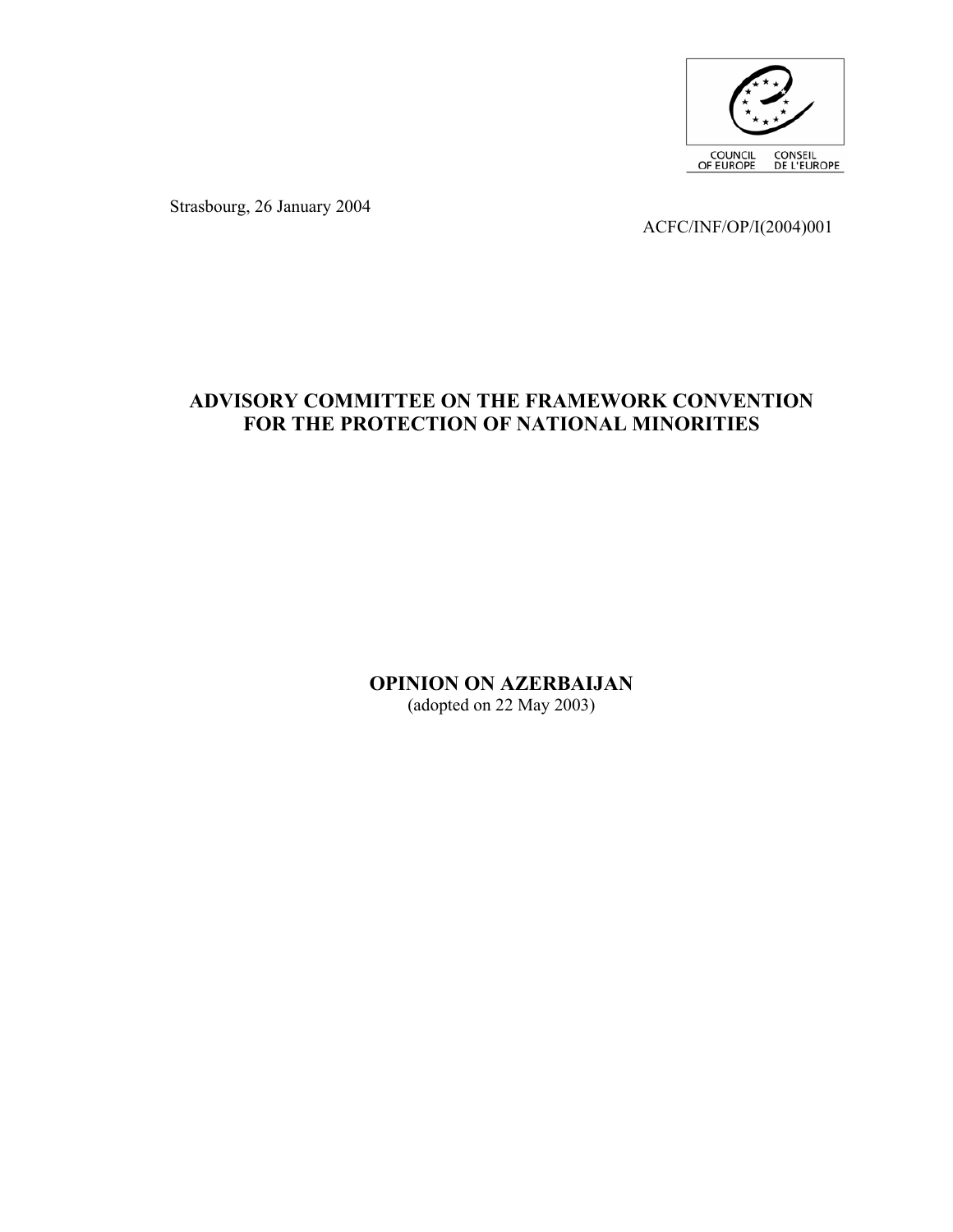# **ADVISORY COMMITTEE ON THE FRAMEWORK CONVENTION FOR THE PROTECTION OF NATIONAL MINORITIES**

# **OPINION ON AZERBAIJAN**

Table of contents:

- I. Preparation of the current opinion
- II. General remarks
- III. Specific comments in respect of Articles 1-22
- IV. Main findings and comments of the Advisory Committee
- V. Concluding remarks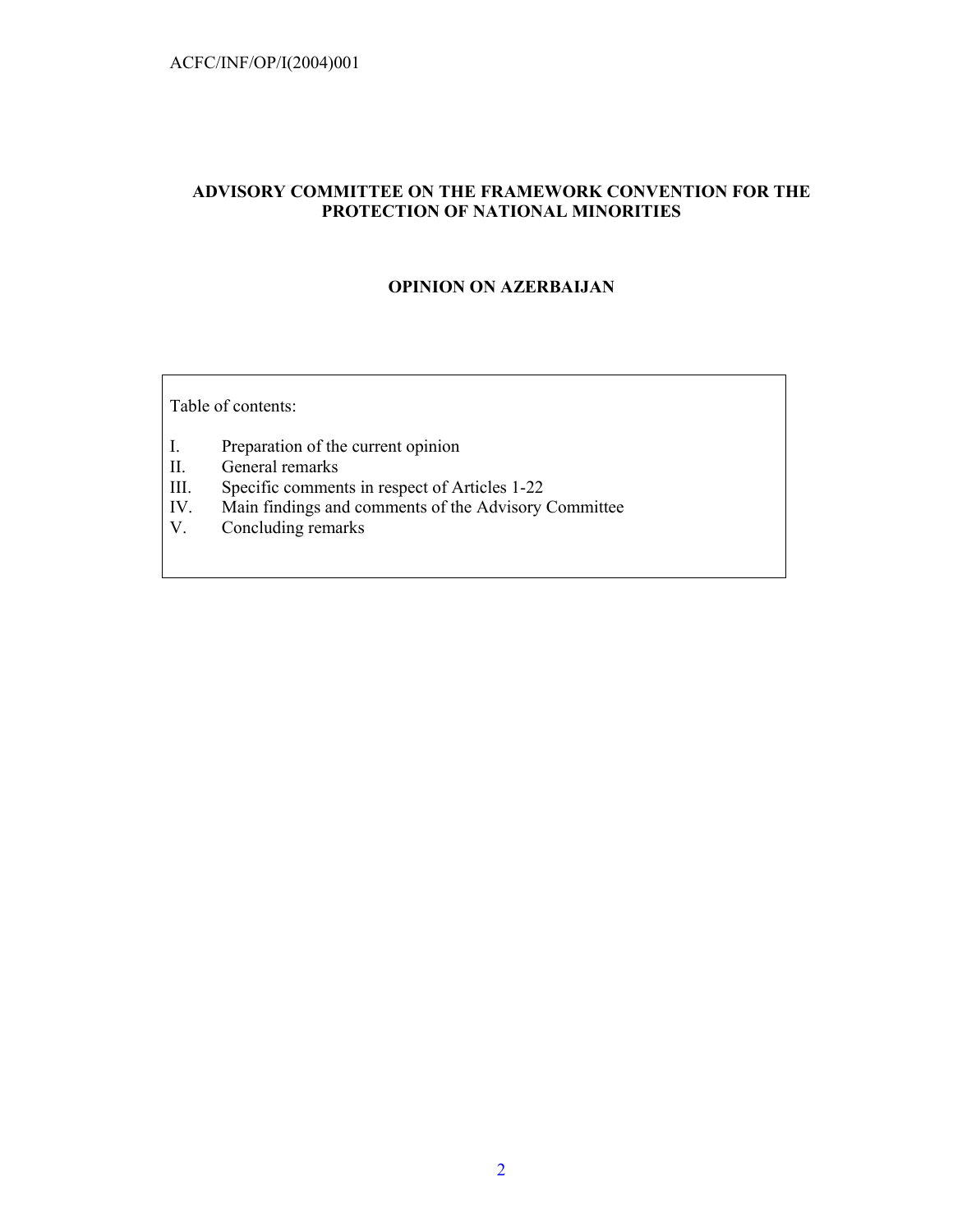# **EXECUTIVE SUMMARY**

Following the receipt of the initial State Report of Azerbaijan on 4 June 2002 (due on 1 October 2001), the Advisory Committee commenced the examination of the State Report at its 15th meeting on 9-13 September 2002. In the context of this examination, a delegation of the Advisory Committee visited Azerbaijan from 30 March to 3 April 2003 in order to seek further information on the implementation of the Framework Convention from representatives of the Government as well as from NGOs and other independent sources. The Advisory Committee adopted its opinion on Azerbaijan at its 17th meeting on 22 May 2003.

As concerns the implementation of the Framework Convention, the Advisory Committee considers that Azerbaijan has made particularly commendable efforts in opening up the personal scope of application of the Framework Convention to a wide range of minorities. The Advisory Committee welcomes the fact that the importance of the protection and promotion of cultures of national minorities is recognised and that the long history of cultural diversity of the country is largely valued in Azerbaijan.

The Advisory Committee finds, however, that the Nagorno-Karabakh conflict and its consequences have considerably hampered efforts to implement the Framework Convention. Despite the general spirit of tolerance in Azerbaijan, the continued occupation of large parts of Azerbaijani territory and the displacement of a high number of people have caused tensions which have resulted in disconcerting manifestations of intolerance. The Advisory Committee joins all those who have expressed the hope that a lasting and peaceful solution to the existing conflict will be found and that efforts to that effect will be accelerated. The Advisory Committee expects that the eventual solution will protect the rights of all persons concerned, in conformity with the territorial integrity of the country and other principles of international law.

The Advisory Committee notes that it is important also from the point of view of persons belonging to national minorities that certain general human rights issues – including concerns as regards freedom of expression and the process of registration of non-governmental organisations which have an impact also on the protection of national minorities – are addressed by the authorities as a matter of priority.

Despite certain positive legislative initiatives, there are a number of shortcomings in the legislation pertaining to the implementation of the Framework Convention. While pursuing the legitimate goal of promoting the state language, Azerbaijan adopted in 2002 a Law on the State Language, which contains certain regrettable reductions in the legal guarantees for the protection of national minorities. These put at risk, for example, certain commendable practices in the field of electronic media. The Advisory Committee is of the opinion that the said law should be amended with a view to making it compatible with the Framework Convention.

In addition, there is a need to couple the Law on the State Language with improved legal guarantees for the protection of national minorities in such fields as minority language education and use of minority languages in relations with administrative authorities with a view to consolidating and expanding the positive practices that exist. The Advisory Committee hopes that a new law on the protection of national minorities will be adopted in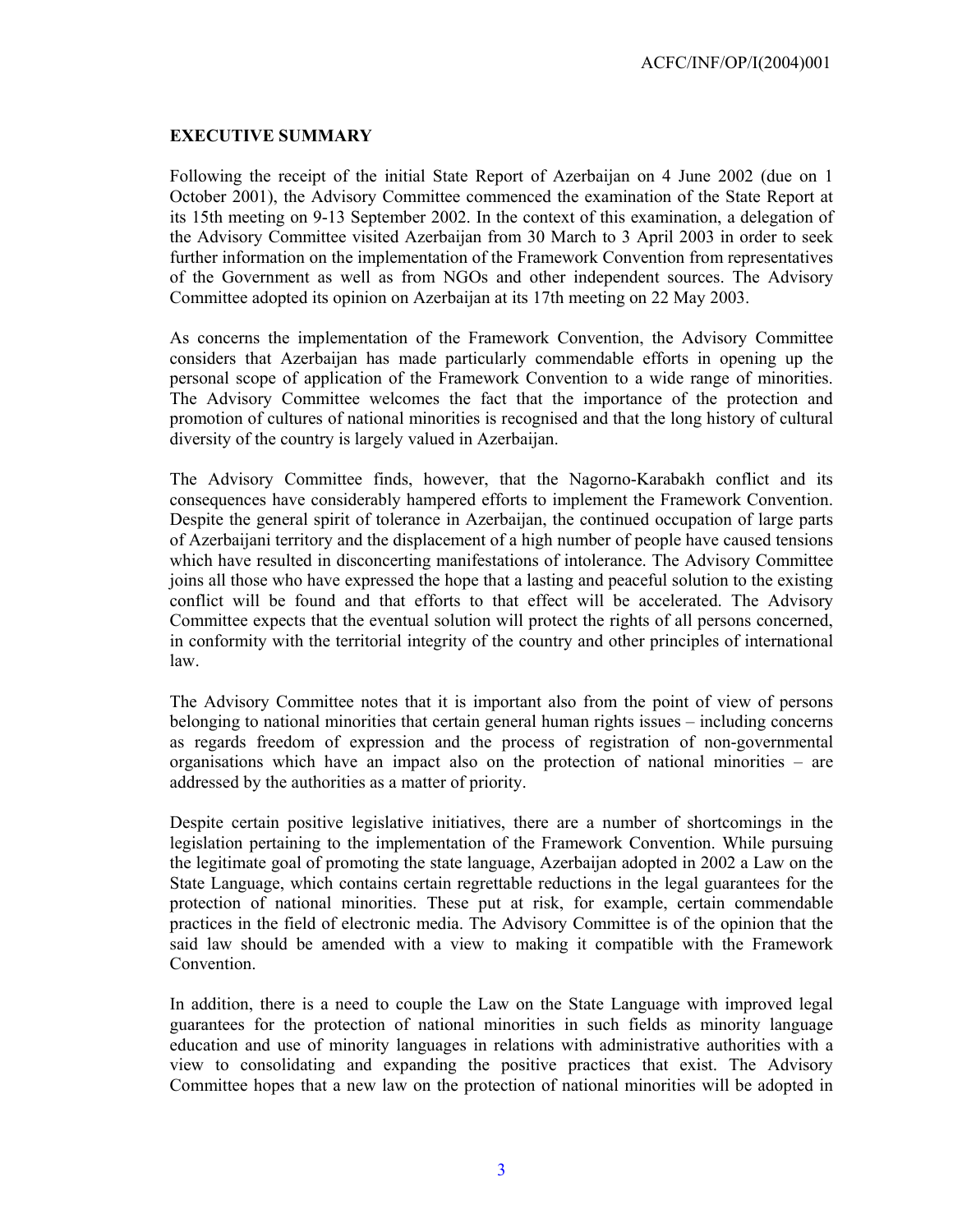the very near future and that it will provide the necessary guarantees for the implementation of the relevant minority language standards.

The Advisory Committee is of the opinion that Azerbaijan should consider developing further the consultation structures for representatives of national minorities in order to improve their participation in decision-making.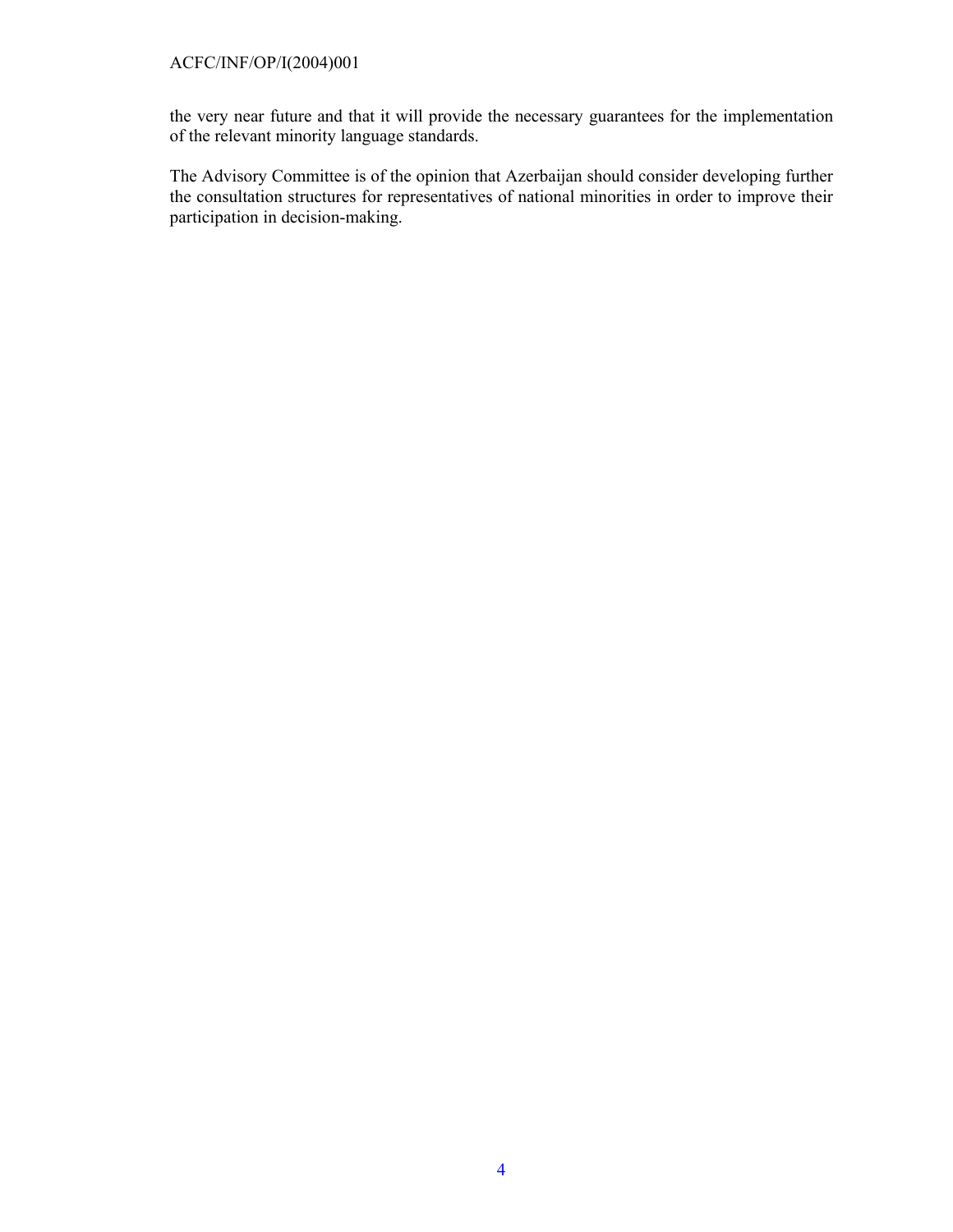# **I. PREPARATION OF THE CURRENT OPINION**

1. The initial State Report of Azerbaijan (hereinafter: the State Report), due on 1 October 2001, was received on 4 June 2002. The Advisory Committee commenced the examination of the State Report at its  $15<sup>th</sup>$  meeting, on 9-13 September 2002.

2. In the context of this examination, the Advisory Committee identified a number of points on which it wished to obtain fuller information. A questionnaire was therefore sent to the Azerbaijani authorities on 20 November 2002. The Azerbaijani Government's reply to this questionnaire was received on 5 February 2003.

3. Further to an invitation from the Azerbaijani Government, and in accordance with Rule 32 of the Committee of Ministers' Resolution (97) 10, a delegation of the Advisory Committee visited Azerbaijan from 30 March to 3 April 2003 in order to obtain supplementary information from representatives of the Government, NGOs and other independent sources on the implementation of the Framework Convention. In preparing this opinion, the Advisory Committee also consulted a range of written materials from various Council of Europe bodies, other international organisations, NGOs and other independent sources.

4. The Advisory Committee subsequently adopted this opinion at its 17th meeting on 22 May 2003 and decided to transmit it to the Committee of Ministers<sup>1</sup>.

5. The present opinion is submitted pursuant to Article 26 (1) of the Framework Convention, according to which, in evaluating the adequacy of the measures taken by the Parties to give effect to the principles of the Framework Convention, "the Committee of Ministers shall be assisted by an advisory committee", as well as pursuant to Rule 23 of Resolution (97) 10 of the Committee of Ministers, according to which the "Advisory Committee shall consider the state reports and shall transmit its opinion to the Committee of Ministers".

 $\overline{a}$ 

<sup>&</sup>lt;sup>1</sup> The Advisory Committee decided, at its  $12<sup>th</sup>$  meeting on 30 November 2001, to introduce certain changes to the structure of its opinions. It decided to discontinue the practice of submitting a "Proposal for conclusions and recommendations by the Committee of Ministers" (Section V of the earlier opinions) and to introduce a new section IV, entitled "Main findings and comments of the Advisory Committee". The Advisory Committee also decided to submit its "Concluding remarks" in Section V instead of Section IV. These changes are effective as from 30 November 2001 and they apply to all subsequent opinions adopted in the first monitoring cycle. These changes have been made in the light of the first country-specific decisions on the implementation of the Framework Convention adopted by the Committee of Ministers in October 2001.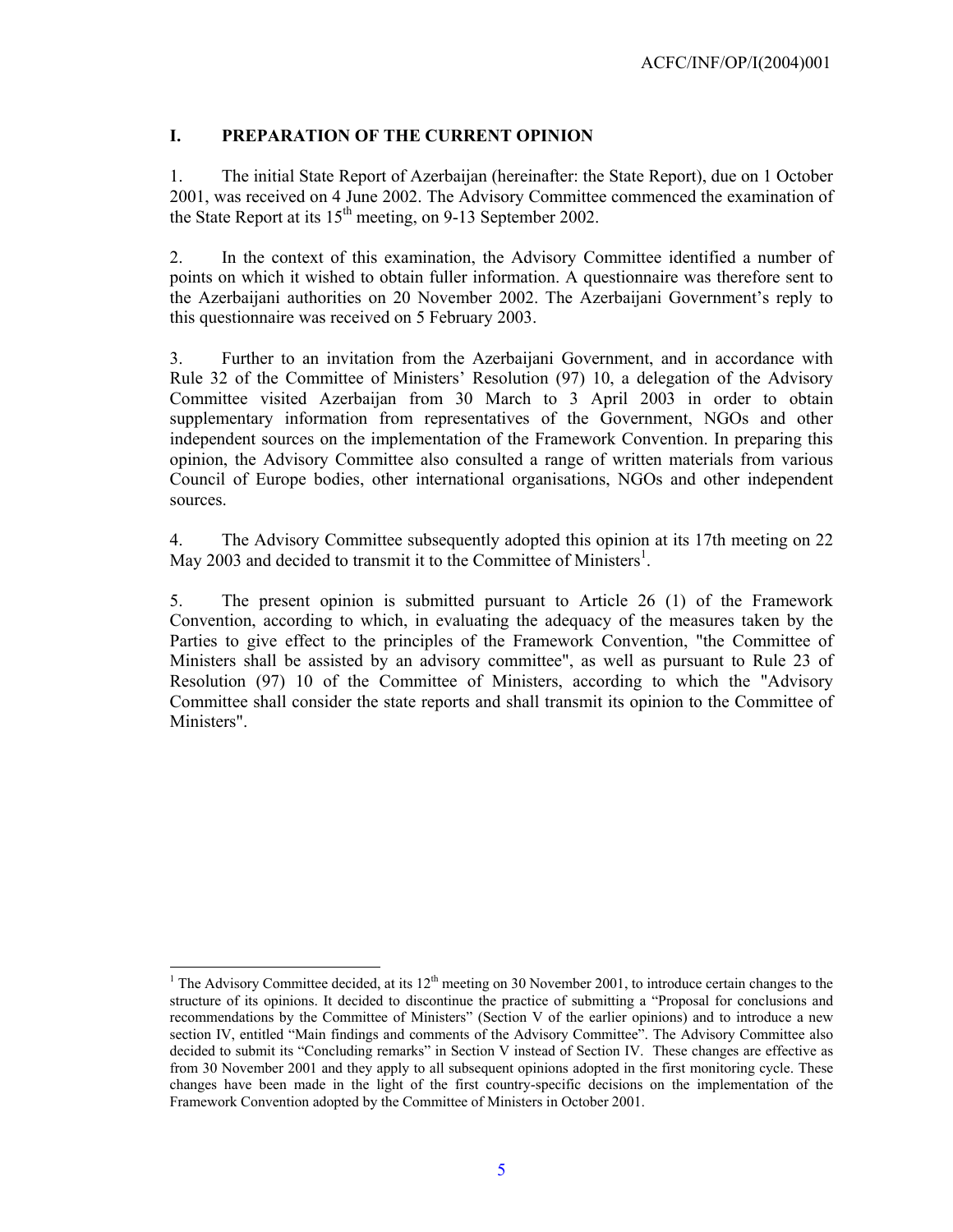# **II. GENERAL REMARKS**

6. The Advisory Committee notes that the State Report devotes particular attention to the historical developments in Azerbaijan and provides an overview of the main aspects of the legislative framework pertaining to the protection of national minorities. However, there is more limited information on the present practical situation with respect to the protection of national minorities.

7. The Advisory Committee obtained a fuller picture of the situation through the Government's comprehensive written reply to a questionnaire by the Advisory Committee and, in particular, through the above-mentioned visit to Azerbaijan (see paragraph 3 of the present opinion). The Advisory Committee finds that the visit organised upon an invitation by the Government of Azerbaijan provided an excellent opportunity to have a direct dialogue with many of the relevant sources. The meetings took place not only in Baku but also in Khachmaz and Guba. The additional information provided by the Government and by other sources, including by representatives of national minorities, was most valuable, especially as concerns the implementation of relevant norms in practice.

8. The Advisory Committee recognises the co-operative spirit shown by the Azerbaijani authorities in the process leading to the adoption of this opinion. The Advisory Committee regrets however that when preparing the State Report the Government did not conduct substantial consultations with representatives of national minorities or other sectors of civil society. The Advisory Committee hopes that wider consultation will take place in the future.

9. More generally, the authorities could do more to encourage open, objective and inclusive discussions on the protection of national minorities. The Advisory Committee encourages the Government to take further measures to improve awareness of the Framework Convention, its explanatory report and the rules concerning its monitoring at the international level, including through publication and dissemination of the State Report and other relevant documents.

10. It should be noted as a preliminary remark that, when analysing the measures taken to give effect to the provisions of the Framework Convention, the Advisory Committee was not in a position to examine in detail the situation in the areas of Azerbaijan that are at present outside the effective control of the Government as a result of the Nagorno-Karabakh conflict. The Advisory Committee notes, however, that the Nagorno-Karabakh conflict has resulted in hundreds of thousands of refugees and internally displaced persons, including a large number of Kurds and persons belonging to other national minorities. The said conflict and the ongoing occupation of a part of the territory of Azerbaijan have considerably hampered efforts to implement the Framework Convention in Azerbaijan.

11. The Advisory Committee joins all those who have expressed the hope that a lasting and peaceful solution to the existing conflict will be found and that efforts to that effect will be accelerated. The Advisory Committee expects that an eventual solution will protect the rights of all persons concerned, in conformity with the territorial integrity of the country and the principles of international law. The Advisory Committee stresses that any agreement must take due account of the provisions of the Framework Convention, in order to ensure that the rights of persons belonging to national minorities as well as the principles contained in Articles 20 and 21 of the Framework Convention are implemented.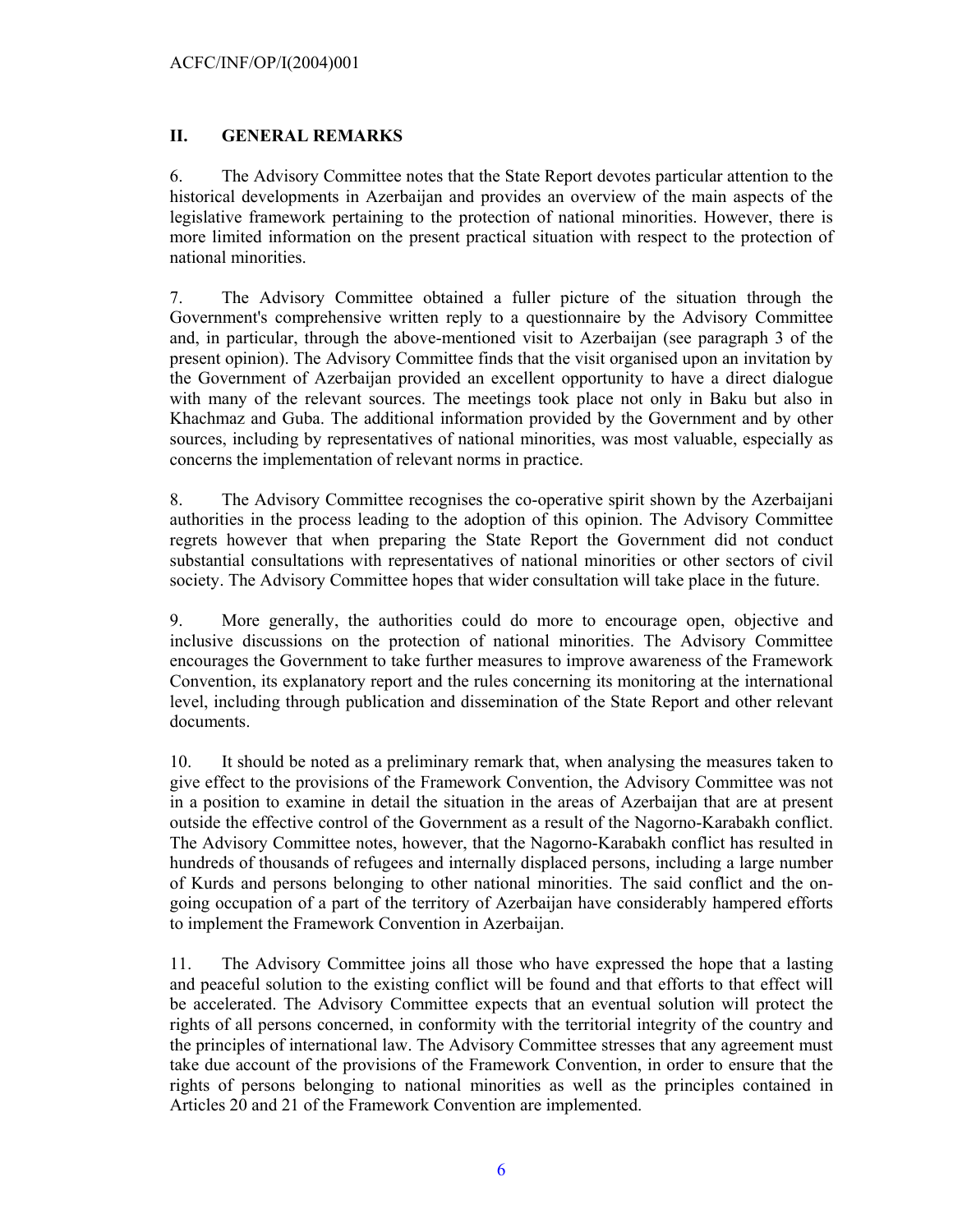12. The Advisory Committee also wishes to specify that in examining the implementation of the Framework Convention by Azerbaijan, it has taken into account the serious economic difficulties the country is facing at present. Aware of the importance of socio-economic conditions on the implementation of policies and measures that generally necessitate adequate financial resources, the Advisory Committee welcomes the efforts made by the Azerbaijani authorities to protect national minorities and their concern to implement the Framework Convention.

13. The Advisory Committee notes that Azerbaijan is currently in the process of drafting new legislation that is likely to be of central importance to the implementation of the Framework Convention. It refers in particular to a new law on the protection of national minorities, which is at present being considered in Parliament. The Advisory Committee notes that the adoption of such a law was already envisaged in the 1992 Decree of the President of Azerbaijan on the rights and liberties of national minorities<sup>2</sup> and hopes that the drafting of the said law will be considered a priority and that the Council of Europe expertise and standards are drawn upon in this context. The Advisory Committee hopes that this and other pending legislative changes will strengthen the protection of national minorities in Azerbaijan (see also relevant comments in paragraphs 35 and 44).

14. In the following part of the opinion, it is stated in respect of a number of articles that, based on the information currently at its disposal, the Advisory Committee considers that implementation of the article at issue does not give rise to any specific observations. The Advisory Committee wishes to make clear that this statement is not to be understood as signalling that adequate measures have now been taken and that efforts in this respect may be diminished or even halted. Indeed, the Advisory Committee considers that the nature of the obligations of the Framework Convention requires a sustained and continued effort by the authorities to respect the principles and achieve the goals of the Framework Convention. Furthermore, a certain state of affairs may, in the light of the recent entry into force of the Framework Convention, be considered acceptable at this stage but that need not necessarily be so in further cycles of monitoring. Finally, it may be the case that issues that appear at this stage to be of relatively minor concern, prove over time to have been underestimated.

l

<sup>&</sup>lt;sup>2</sup> See article 4 of the Decree of the President of the Republic of Azerbaijan "On the defense of the rights and liberties of national minorities, numerically small peoples and ethnic groups living in the Republic of Azerbaijan and on rendering state assistance to the development of their languages and cultures" adopted on 22 December 1992.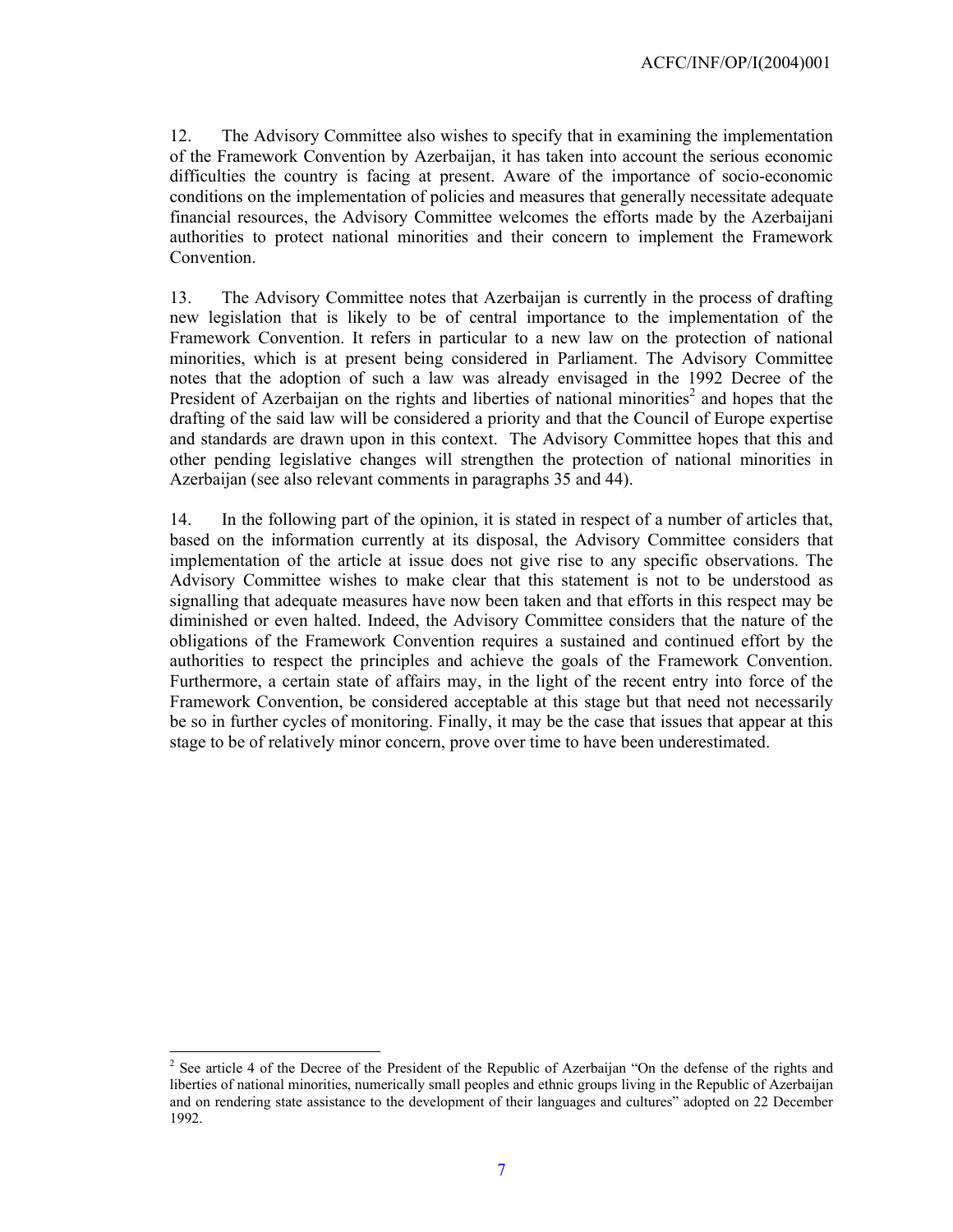# **III. SPECIFIC COMMENTS IN RESPECT OF ARTICLES 1-21**

### **Article 1**

15. The Advisory Committee notes that Azerbaijan has ratified a wide range of relevant international instruments. Based on the information currently at its disposal, the Advisory Committee considers that implementation of this article does not give rise to any further observations.

# **Article 2**

16. Based on the information currently at its disposal, the Advisory Committee considers that implementation of this article does not give rise to any specific observations.

# **Article 3**

l

17. The Advisory Committee underlines that in the absence of a definition in the Framework Convention itself, the Parties must examine the personal scope of application to be given to the Framework Convention within their country. The position of the Azerbaijani Government is therefore deemed to be the outcome of this examination.

18. Whereas the Advisory Committee notes on the one hand that Parties have a margin of appreciation in this respect in order to take the specific circumstances prevailing in their country into account, it notes on the other hand that this must be exercised in accordance with general principles of international law and the fundamental principles set out in Article 3. In particular, it stresses that the implementation of the Framework Convention should not be a source of arbitrary or unjustified distinctions.

19. For this reason the Advisory Committee considers that it is part of its duty to examine the personal scope given to the implementation of the Framework Convention in order to verify that no arbitrary or unjustified distinctions have been made. Furthermore, it considers that it must verify the proper application of the fundamental principles set out in Article 3.

20. The Advisory Committee notes that whereas the legislation of Azerbaijan contains no definition of the term national minority, in practice the authorities appear to pursue an inclusive approach to the question of the personal scope of application of the Framework Convention and consider a large number of groups to fall within the scope of the Framework Convention<sup>3</sup>. Indeed, the Advisory Committee has not been informed of any cases suggesting that the authorities would have objected in principle to claims to be protected by the Framework Convention. The Advisory Committee welcomes this inclusive stance of the

<sup>&</sup>lt;sup>3</sup> According to the official census data from 1999 and estimates of the authorities of Azerbaijan, national minorities constitute 9.4 % of the population of Azerbaijan, and the State Report contains the following figures and designations concerning selected national minorities: Lezgins (178 000), Russians (141 700), Armenians (120 700; according to the authorities, there are 30-50 000 Armenians outside the Nagorno-Karabakh region), Talysh (76 800), Avars (50 900) Turks (43 300), Tatars (30 000), Ukrainians (29 000), Tsakhurs (15 900), Georgians (14 900), Kurds (13 100), Tats (10 900), Jews (8 900), Udi (4 100). The Advisory Committee notes that the accuracy of some of these figures as well as certain designations used are contested within some of the groups of the national minorities concerned. Furthermore, it should be added that there are estimated to be several thousand asylum-seekers and other persons of Chechen origin as well as numerically smaller national minorities residing in Azerbaijan.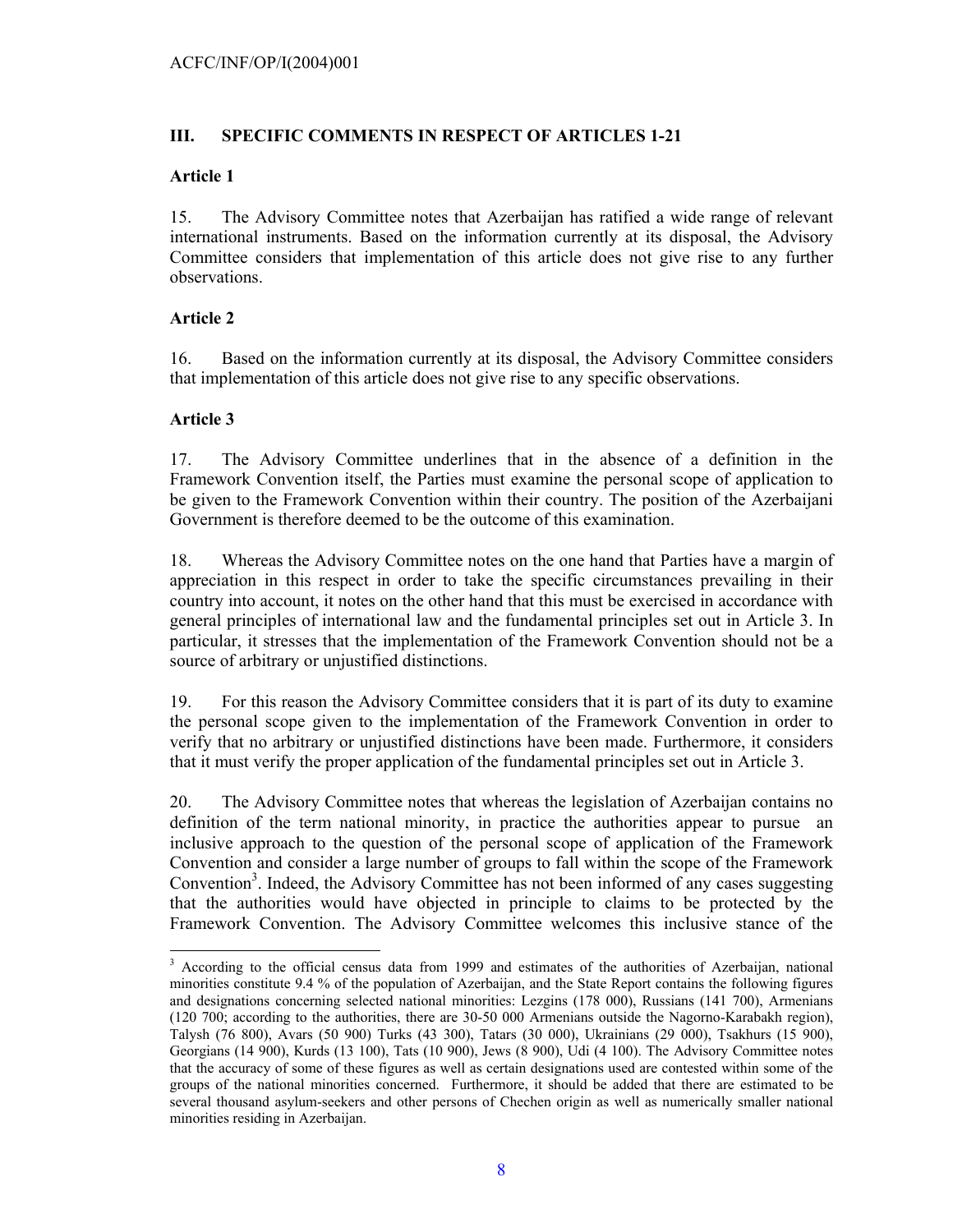authorities and considers it important that this stance is reflected in all pertinent practice as well as in the drafting of new relevant legislation, such as the new law on the protection of national minorities. Furthermore, as new relevant groups emerge, the Advisory Committee is of the opinion that it would be possible to consider the inclusion of persons belonging to these groups, including non-citizens as appropriate, in the application of the Framework Convention on an article-by-article basis. The Advisory Committee takes the view that the Azerbaijani authorities should consider this issue in consultation with those concerned.

21. The Advisory Committee notes that Azerbaijan collects ethnicity data in certain contexts, including in the population census. It appears that the latest census, conducted in 1999, included a compulsory question on individuals' "ethnic origin". While taking note of the Government's information that individuals were free to choose their ethnic affiliation in this connection, the Advisory Committee is of the opinion that replying to such a question should be fully optional. This, in the view of the Advisory Committee, is a suitable way to reconcile the need to have quality data in this field with the right to be treated or not to be treated as a person belonging to a national minority.

22. More generally, the Advisory Committee recalls the importance of ensuring that questions on individuals ethnicity is in all contexts based on clear normative criteria and that those individuals who choose not to answer a question on one's ethnicity are not categorized as ethnic Azerbaijanis in the resulting statistics. Furthermore, it is important that when collecting ethnicity information and publishing the relevant statistics the authorities include, as a rule, also the numerically smallest minorities, such as Khynalyg, Budukha and Kryz, as separate categories rather than grouping them together under the general category of "other nationalities" and that the authorities use designations preferred by the representatives of the national minorities concerned.

23. The Advisory Committee understands that internal passports issued under the Sovietera regulations provided for an obligatory ethnicity entry. The Advisory Committee considers that an obligatory ethnicity ("nationality") entry in internal passports, in particular when coupled with limitations on persons' right freely to choose which ethnicity should be indicated therein, is not compatible with the principles contained in Article 3 of the Framework Convention, notably as concerns the right not to be treated as a person belonging to a national minority. Therefore, the Advisory Committee welcomes the fact that there is no obligatory ethnicity entry in new identity cards in Azerbaijan. Bearing in mind the old internal passports are still widely in use in Azerbaijan, the Advisory Committee considers it important that the on-going process of replacing such passports by new identity cards is carried out decisively and that it entails no excessive costs or other shortcomings that would harm the accessibility of the process.

#### **Article 4**

24. The Advisory Committee notes that there are general provisions reflecting the principle of anti-discrimination in the Constitution, the Criminal Code as well as in various acts in the field of civil and administrative law. While welcoming these norms, the Advisory Committee notes that there are no detailed and comprehensive civil and/or administrative law provisions pertaining to ethnic discrimination in certain key fields as was pointed out by the European Commission against Racism and Intolerance (ECRI) in its second report on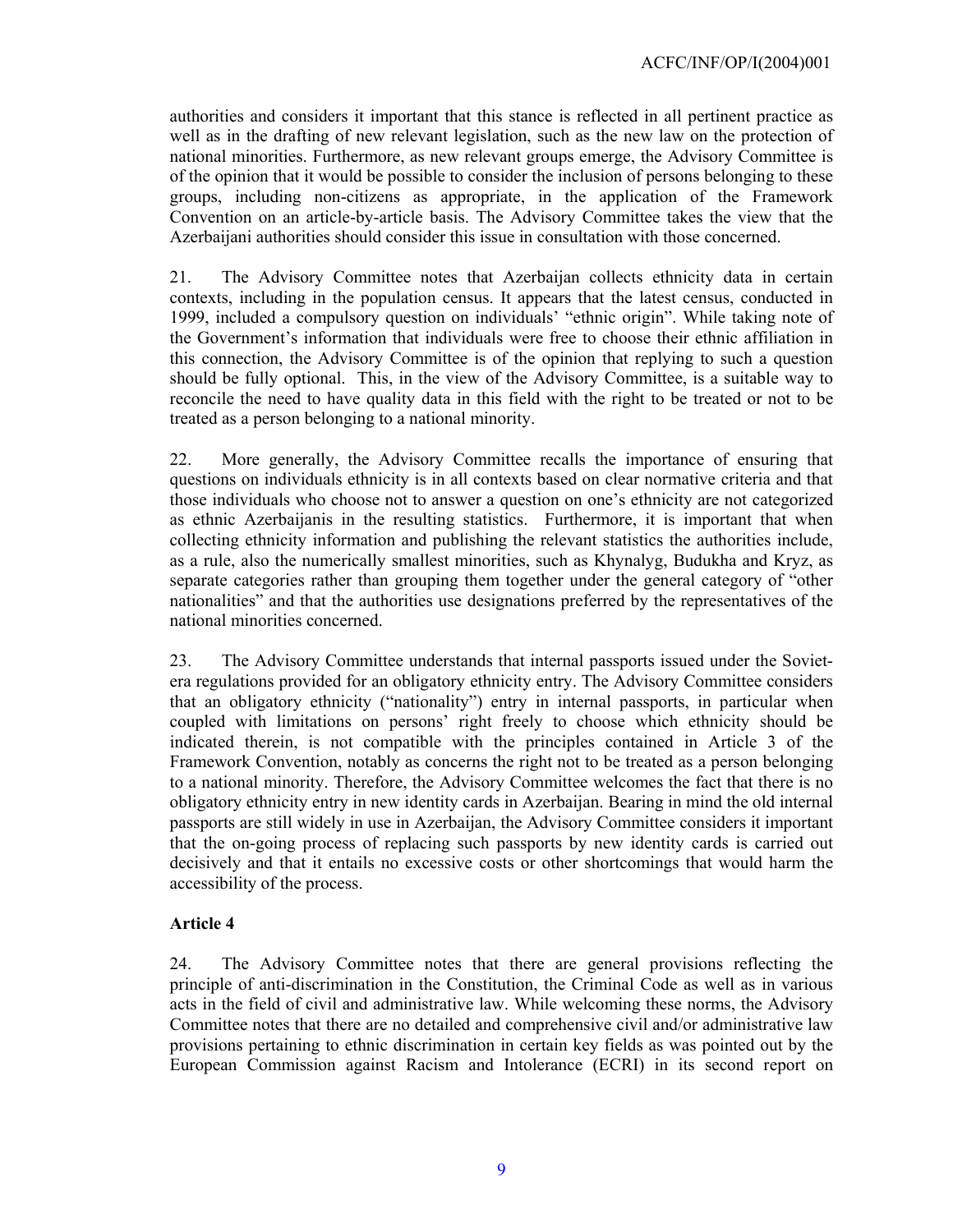$\overline{a}$ 

Azerbaijan.<sup>4</sup> The Advisory Committee is of the opinion that it would be desirable to develop such legislation in order to protect, in a comprehensive manner, individuals from discrimination by both public authorities and private entities.

 25. With regard to practice concerning implementation of anti-discrimination legislation, it is mentioned in the State Report that at "no time in the history of Azerbaijan have there been recorded cases of intolerance or discrimination on ethnic, religious, language and cultural grounds". The Advisory Committee notes that this statement stands in contrast with credible reports from various other sources indicating that there are incidents of such hostility and discrimination, including towards Armenians. The Advisory Committee is not in a position to conclude whether the problem of ethnic discrimination is wide-spread or only limited to isolated cases, but it considers it imperative that the monitoring of developments in this field is intensified and the awareness of the relevant authorities of the issues at hand is improved.

26. There appears also to be a need to take further measures to ensure that individuals are informed of their rights in this sphere and that they have confidence in the relevant authorities to seek remedy when they consider that these rights have been violated. The Advisory Committee considers that the Office of the Ombudsperson, established in 2002, could play an important role in this respect, provided it develops an independent and active approach to these issues. The Advisory Committee welcomes the plans to appoint permanent regional representatives of the Ombudsman as this would increase accessibility of the office in areas where persons belonging to national minorities reside compactly.

27. The Advisory Committee notes that there is a need to collect additional data to improve the ability of the state to target, implement and monitor measures to ensure the full and effective equality of persons belonging to national minorities. The Advisory Committee therefore suggests that, on condition that the principles identified in the Committee of Ministers' Recommendation (97) 18 to Member States concerning the protection of personal data collected and processed for statistical purposes are respected, the Government try to identify further ways and means of obtaining reliable statistical data. Without such data it is very difficult for remedial policies and programmes to be implemented and for the international monitoring bodies to ascertain whether Azerbaijan meets its obligations flowing from the Framework Convention.

28. The Advisory Committee notes that the non-discrimination principle has at times been referred to as an argument against the introduction of special measures for the benefit of persons belonging to national minorities aimed at promoting full and effective equality. The Advisory Committee stresses that, pursuant to Article 4, paragraph 3, of the Framework Convention, such measures must not be considered to be an act of discrimination and that additional steps are needed to inform the officials concerned and the public at large of the applicable principles. It is also important that the possibility of introducing such measures is clearly stipulated in the envisaged law on the protection of national minorities.

29. The Advisory Committee understands that while there are socio-economic difficulties in Azerbaijan that affect the society at large, these difficulties affect in particular refugees and internally displaced persons - a category which includes Kurds and other persons belonging

<sup>&</sup>lt;sup>4</sup> ECRI Second Report on Azerbaijan, adopted on 28 June 2002 and made public on 15 April 2003, paragraph 16.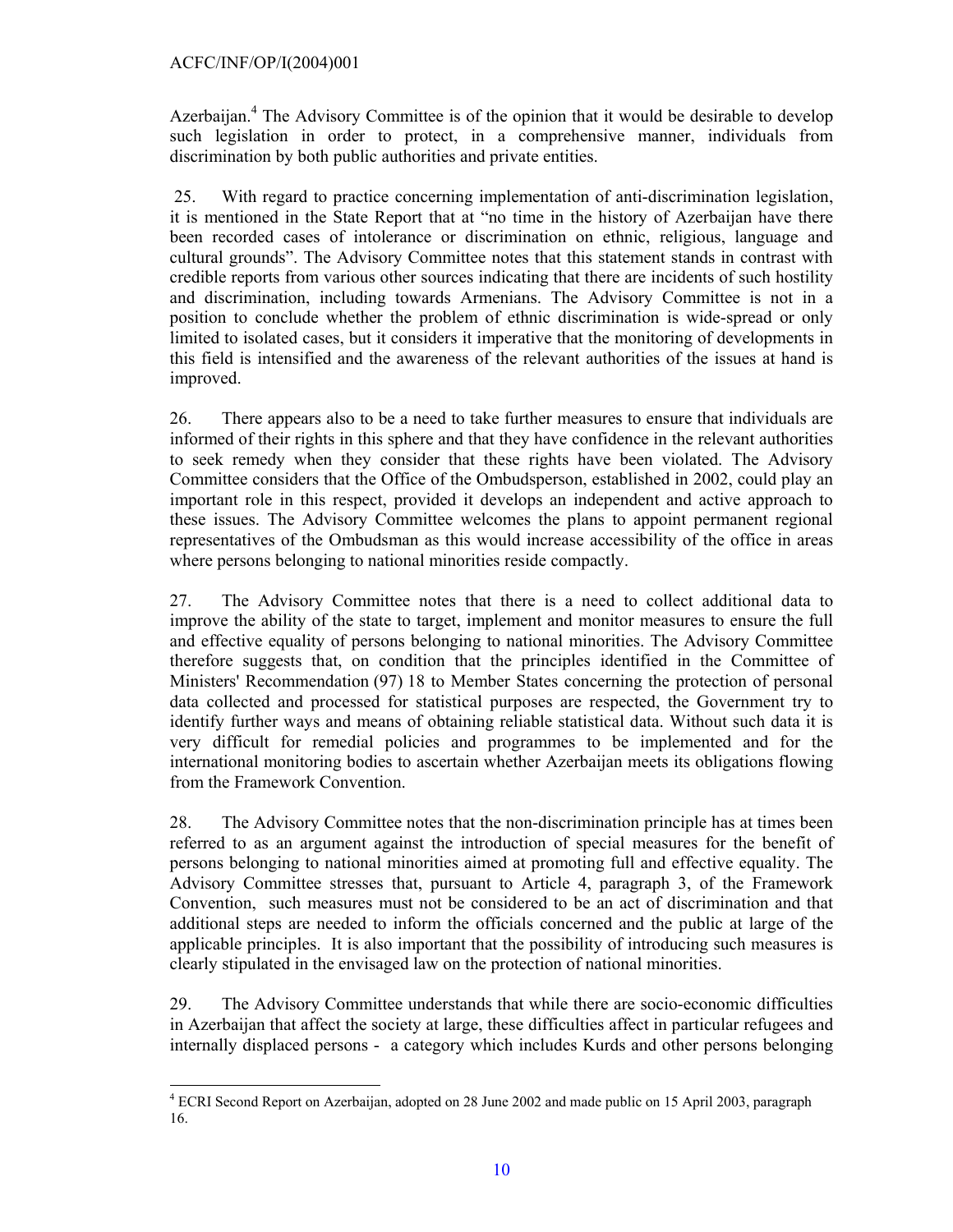to national minorities - as well as Meskhetians<sup>5</sup>, who have arrived in Azerbaijan relatively recently after facing persecution elsewhere. The Advisory Committee recognises the efforts that are being made in this sphere and urges the authorities to pursue them further with a view to ensuring full and effective equality of the persons concerned.

30. As regards other national minorities, the Advisory Committee has been informed, for example, about housing and other problems faced by persons belonging to the Budukha national minority. However, in the absence of clear data, it is difficult to estimate whether persons belonging to national minorities are in general disproportionately affected by socioeconomic difficulties in Azerbaijan. The Advisory Committee therefore encourages the authorities to collect additional data in this sphere, while paying particular attention to the situation of women belonging to national minorities.

31. The Advisory Committee welcomes the research that is being conducted by the UNHCR regarding allegations that individuals in mixed Armenian-Azerbaijani families face particular registration and other difficulties in their contacts with the authorities. The Advisory Committee considers that such difficulties are likely to have a negative impact on the effective equality of the persons concerned and that any shortcomings in this sphere should therefore be addressed.

# **Article 5**

 $\overline{a}$ 

32. The Advisory Committee welcomes the fact that the importance of the protection and promotion of cultures of national minorities is recognised by the authorities. Cultural diversity of the country is largely seen as an asset of Azerbaijan and new initiatives, such as the creation of a coordinating council on cultural diversity under the Ministry of Culture, have been proposed. The Advisory Committee notes however that, whereas in the past the cultural activities of national minorities received support from the Presidential Fund, cultural association of national minorities report that at present there is a lack of such direct state support.

33. The Advisory Committee recognises the budgetary constraints involved but it nevertheless encourages the authorities to consider this issue, with a view to creating a support scheme that would also ensure that the representatives of national minorities are involved in the decision-making process.

34. The Advisory Committee notes that amongst certain numerically smaller national minorities, such as Tats, a more dominant language has often emerged as a mother tongue, replacing the minority language concerned. Sensitive to such tendencies, the Advisory Committee is of the view that support for initiatives to protect the minority languages of the numerically small national minorities is of particular importance in Azerbaijan.

35. The Advisory Committee notes that the feasibility of various non-governmental projects and programmes to promote cultures of national minorities may be affected by the amendments to the Law on Grants, adopted in 2002, which stipulate new registration and tax obligations concerning grants obtained by organisations. The Advisory Committee encourages the authorities to examine the impact of these amendments with a view to

<sup>&</sup>lt;sup>5</sup> Persons belonging to this national minority also use the terms "Meskhetian Turks" or "Akhaltsikhe Turks" to describe their minority.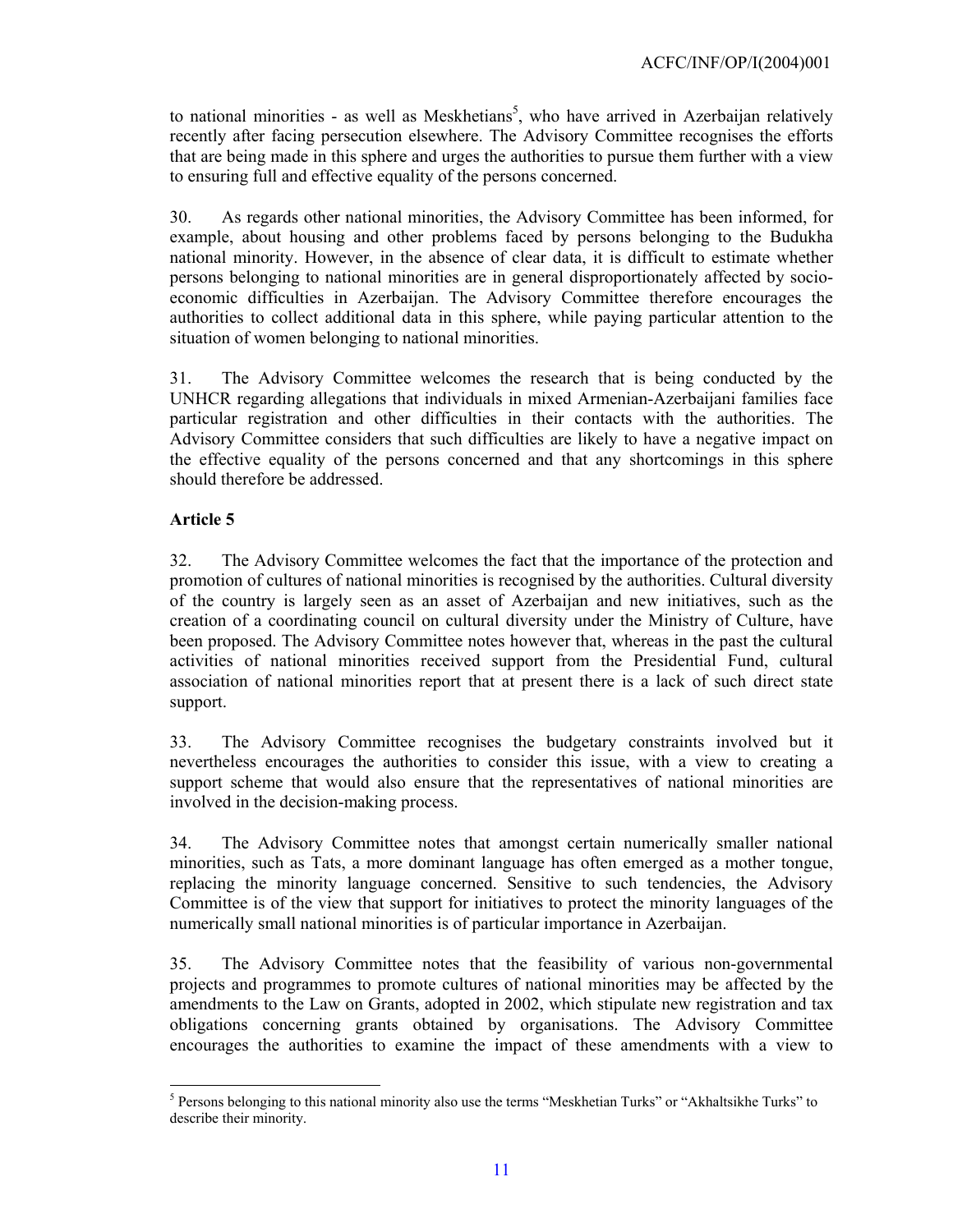ensuring that they do not hamper the activities to promote and protect cultures of national minorities and, if necessary, introduce amendments.

36. The Advisory Committee regrets the damage caused by the Nagorno-Karabakh conflict to religious sites and other cultural heritage and considers that all concerned should pay particular attention to preventing any further damage to the cultural heritage of persons concerned in Nagorno-Karabakh and in other parts of Azerbaijan.

# **Article 6**

37. The Advisory Committee notes that, in general, a spirit of tolerance and inter-ethnic dialogue prevails in Azerbaijan. This is notable for example with respect to Jews, who report a long history of living in Azerbaijan in an atmosphere of mutual respect and understanding.

38. In spite of this generally positive picture, there have been certain statements and actions that do not reflect the principles contained in Article 6 of the Framework Convention, often stemming from the conflict concerning Nagorno-Karabakh and reflecting anti-Armenian sentiments. The Advisory Committee notes in this connection with particular concern the recent manifestations of intolerance towards representatives of certain non-governmental organisations, notably representatives of the Human Rights Centre of Azerbaijan, with activities in this sphere. The Advisory Committee believes that the authorities' attitudes, statements and measures can be instrumental in preventing and countering such incidents and that they have a particular responsibility for building trust and dialogue and promoting a measured approach to the questions at issue.

39. As the stance and practice of law-enforcement authorities are of particular importance in ensuring that the principles contained in Article 6 are implemented, the Advisory Committee considers that developments in this sphere need to be under constant review. In this connection, the Advisory Committee welcomes the Government's commitment to have the protection of national minorities included as a theme in the staff training system and educational programmes of the Police Academy.

40. The Advisory Committee underlines the importance of the role of media in fostering inter-ethnic tolerance. It is essential to ensure that reporting on Nagorno-Karabakh and other sensitive issues with direct relevance for national minorities is fully in line with Article 10 of the 1999 Law on Mass Media, which prohibits *inter alia* propagation of national or racial hate or intolerance. In addition to full implementation of the relevant legislative provisions, the Advisory Committee considers that further initiatives on reporting concerning national minorities could be introduced, bearing in mind the principles contained in the Committee of Ministers' Recommendation No. (97) 21 on the media and the promotion of a culture of tolerance.

41. The Advisory Committee notes with concern the reports suggesting that children of Chechens, who are not citizens of Azerbaijan and who have not been recognised as refugees by the authorities, have had serious problems in terms of their access to education. The Advisory Committee considers that this is an issue that merits increased attention by the authorities concerned so as to ensure that the relevant legislation guaranteeing equal access to education is fully implemented.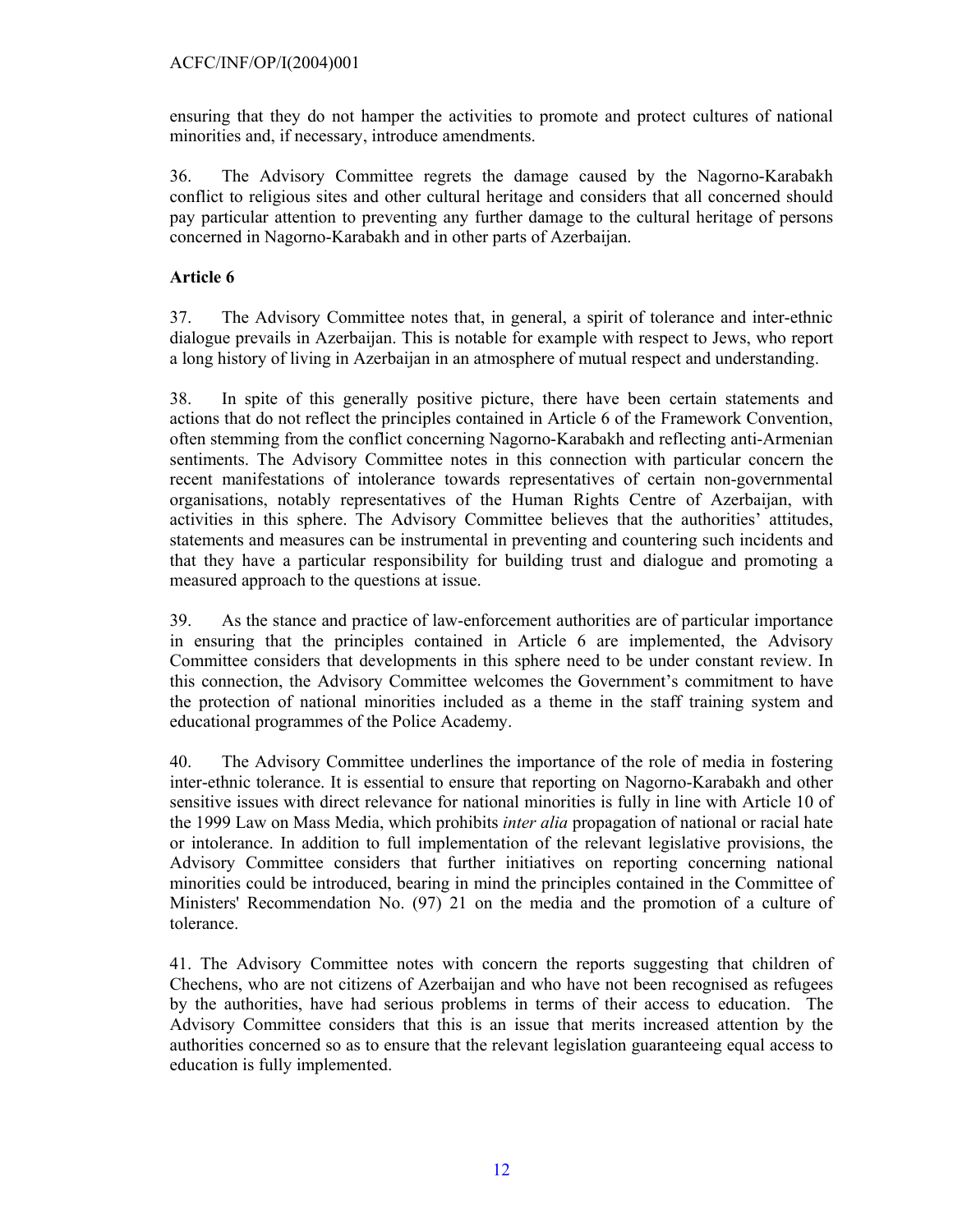# **Article 7**

42. The Advisory Committee notes that Azerbaijani legislation largely guarantees persons belonging to national minorities the rights contained in Article 7 of the Framework Convention. However, there are general problems in Azerbaijan with respect to the implementation of these rights and these problems also affect negatively persons belonging to national minorities.

43. As regards freedom of expression, the Advisory Committee notes that, whereas state censorship has been abolished, there are disconcerting reports indicating that media reporting critical of the authorities has relatively frequently led to defamation or libel suits brought by officials. Such tendencies also affect persons belonging to national minorities. The Advisory Committee considers that the Government should step up its efforts to ensure that the legal provisions concerning defamation and libel or other methods are not employed by the authorities at the local, regional or central level to place excessive limits on the exercise of freedom of expression.

44. The Advisory Committee regrets that, despite some improvements, there remain shortcomings in the process of registration of non-governmental organisations in Azerbaijan. The process is widely considered to be overly complicated, slow and lacking in transparency. The Advisory Committee has received information, including from representatives of the Kryz minority, that these problems have caused registration difficulties also for organisations dealing with the protection of national minorities. The Advisory Committee therefore welcomes the fact that the Parliament of Azerbaijan is currently considering a draft law on state registration of legal entities. The Advisory Committee is of the opinion that increased priority should be given to this draft legislation, and that it should result in a registration process that is speedy, accessible and without undue obstacles to the organisations seeking registration. At the same time, the authorities should ensure that the pending registration requests submitted under the present regulations are processed without delay and in full compliance with the principles contained in Article 7 of the Framework Convention.

45. The Advisory Committee understands that freedom of peaceful assembly is guaranteed in the legislation of Azerbaijan, but it has also received reports that the authorities in some regions have approached the implementation of this right reservedly when it has concerned discussions on, and distribution of, texts containing standards on the protection of national minorities, such as the Framework Convention. While these may be isolated incidents, the Advisory Committee believes that the authorities, including at the local and regional level, should be provided with information and training to ensure that such incidents do not occur in the future. In this connection, the Advisory Committee recalls that although the rights contained in Article 7 may be subject to certain limitations pursuing a specific public interest, such limitations must not be disproportionate nor invoked to suppress legitimate activities promoting the rights of persons belonging to national minorities (see also related comments under Articles 21 and 22 below).

# **Article 8**

46. The Advisory Committee notes that freedom of religion is guaranteed in the Constitution of Azerbaijan and the representatives of the largest religious organisations report that their rights are respected in practice. The main development in this sphere has been the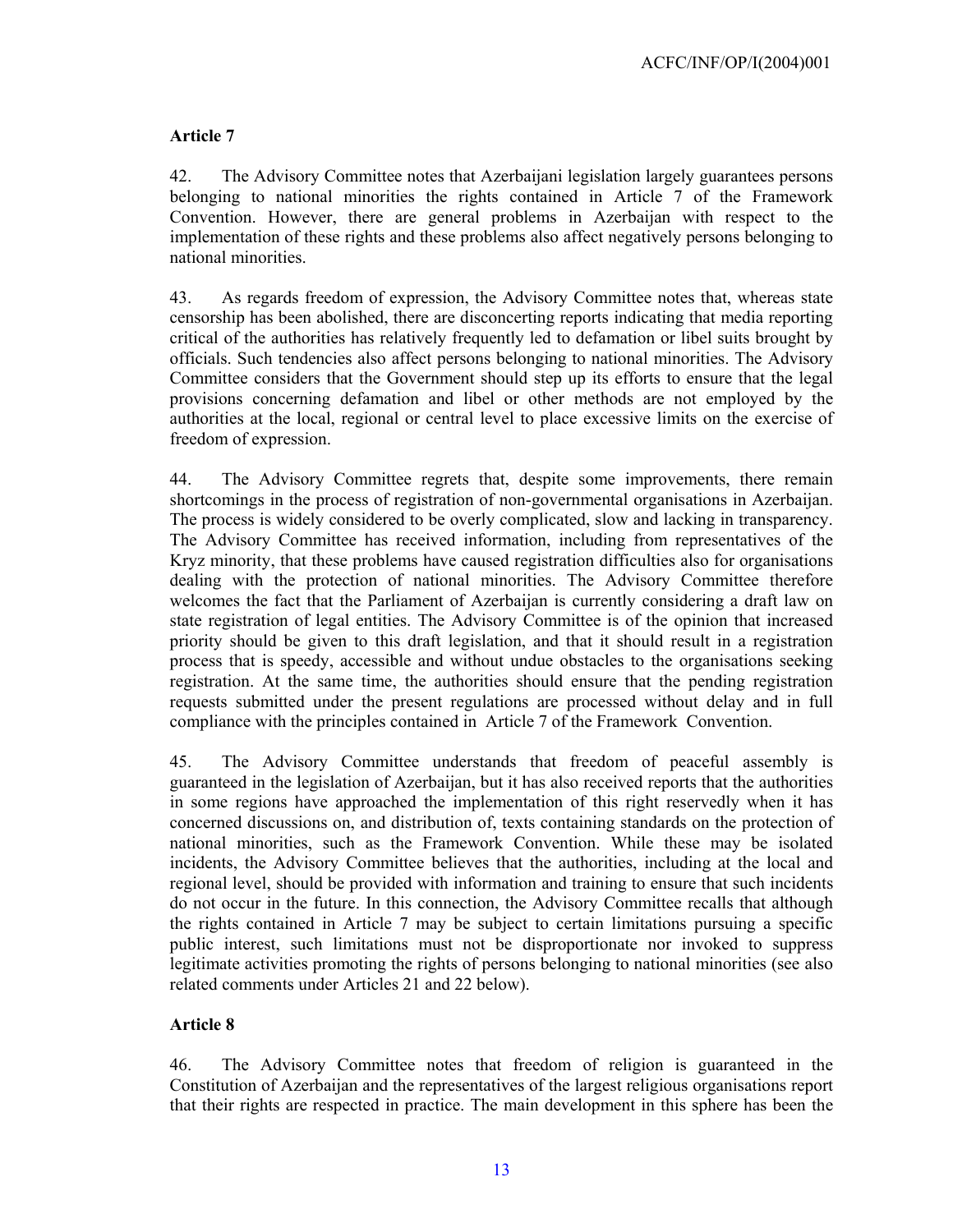re-registration of religious communities, which was launched in 2001. The Advisory Committee urges the State Committee for the Work with Religious Associations to ensure that the registration process is pursued on the basis of objective criteria and in a manner that entails no undue state interference.

47. The Advisory Committee notes that there has been a marked decrease in the number of registered religious communities. It however welcomes that non-registered religious communities are legally entitled to pursue their activities in Azerbaijan. The Advisory Committee regrets, however, that in some regions certain non-registered communities have been prevented from having their legitimate meetings and it encourages the authorities to pursue further their efforts to prevent such incidents.

48. The Advisory Committee considers that the provision, contained in Article 22 of the 1992 Law on Freedom of Religious Beliefs, stipulating that religious associations have the right to "to produce, import and freely spread" literature and other informational materials of religious content only "upon consent of the corresponding executive authority", is so broadly formulated that it could be open to abuse. The Advisory Committee encourages the authorities to review this provision in the context of the on-going drafting of a new law in this field. In the meantime, it urges the authorities to implement the said provision with particular caution, so as to ensure that it does not undermine the right of persons belonging to national minorities to manifest their religion.

# **Article 9**

49. The Advisory Committee notes with satisfaction that there is regular radio and/or local TV broadcasting in some of the minority languages in Azerbaijan, including in Avar, Georgian, Kurdish, Lezgin, Russian and Talysh. The Advisory Committee finds it important that such broadcasting is maintained and expanded further and that it is protected also in the relevant legislation.

50. Against this background, the Advisory Committee deeply regrets that, whereas the 1999 Law on Mass Media and the 1992 decree on the rights and liberties of national minorities envisage broadcasting in minority languages, the new Law on the State Language in the Azerbaijan Republic, adopted on 30 September 2002, stipulates in its Article 6, paragraph 1, that "[a]ll TV and radio broadcasting founded and operating on the territory of the Azerbaijan Republic regardless of the ownership is carried out in the state language". This provision is not yet implemented in practice as the above-mentioned minority language broadcasting continues in Azerbaijan. While acknowledging that it is legitimate to introduce measures to promote the state language also in the media field, the Advisory Committee considers that such an overall exclusion of national minority languages from the TV and radio broadcasting is not compatible with Article 9 of the Framework Convention.

51. In view of the foregoing the Advisory Committee urges the authorities of Azerbaijan (in the context of a general review of the said law, proposed under Article 10) to amend Article 6 of the Law on the State Language with a view to making it compatible with the principles of the Framework Convention. Furthermore, the Advisory Committee considers that the question of access of persons belonging to national minorities to the media, including in their own language, should be addressed in the context of the on-going drafting of a new law on the protection of national minorities and of new legislation concerning public service broadcasting.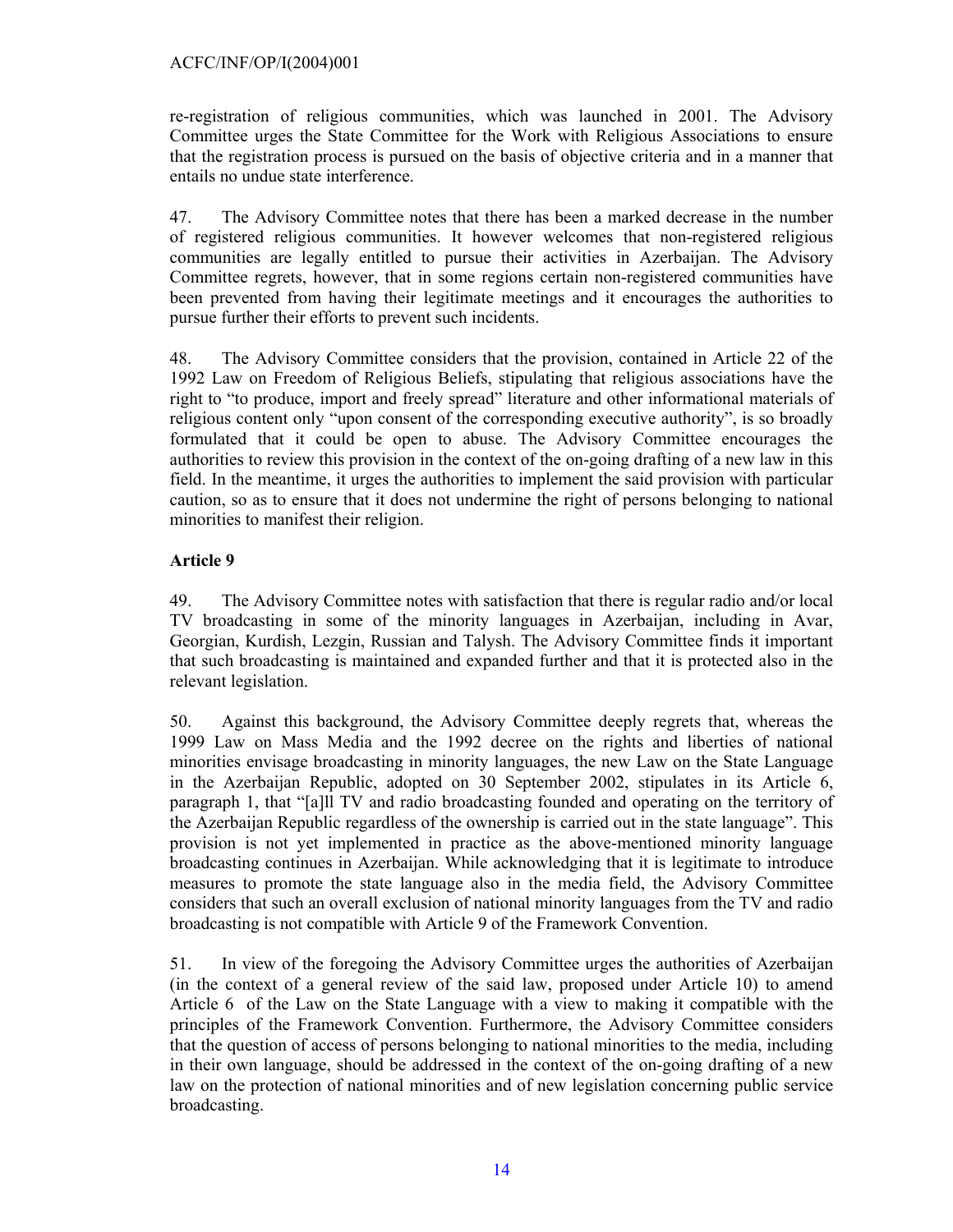52. As regards print media, the Advisory Committee welcomes the existence of a number of newspapers in minority languages, but notes that the lack of financial resources is a major obstacle in this sphere. The Advisory Committee encourages the authorities to consider additional measures to support this sector and notes that certain related steps are envisaged in Article 9 of the 1992 decree of the President of Azerbaijan on the rights and liberties of national minorities. Furthermore, the Advisory Committee refers in this connection to its comment, under Article 7 of the Framework Convention, on the general situation of freedom of expression in Azerbaijan.

### **Article 10**

53. The Advisory Committee notes that in Azerbaijan the status of the state language is regulated and protected in detail whereas corresponding standards on the status and protection of minority languages are limited in their number and scope. While recognising the legitimacy of the aim to protect and promote the state language and understanding the desire to do so in the context of Azerbaijan, the Advisory Committee considers it instrumental that such protection and promotion is carried out in a manner that fully protects the rights contained in Articles 10, 11 and other pertinent provisions of the Framework Convention.

54. The Advisory Committee regrets that the text of the new Law on the State Language does not in all respects take due account of these principles. For example, Article 7, paragraph 1, suggests that the state language is to be used in the provision of all services, with the exception of services rendered for foreigners, and Article 1, paragraph 4, could be interpreted as requiring, *inter alia,* that all records of non-governmental organisations should be kept in the state language. The Advisory Committee considers such formulations to be too broad from the point of view of the right of persons belonging to national minorities to use freely and without interference their minority language, in private and in public, orally and in writing.

55. With a view to the foregoing, the Advisory Committee is of the opinion that the Law on the State Language should be reviewed and necessary amendments introduced in order to make it compatible with relevant provisions of the Framework Convention (see also related comments under Article 9 above). It is important that this process is carried out in close consultation with the on-going process of drafting a law on the protection of national minorities so as to ensure complementarity between the legal texts at issue.

56. As far as the right of persons belonging to national minorities to use their language in relations with administrative authorities is concerned, there appear to be no specific norms in place. According to the authorities, the Russian language is used regularly in such contacts and also the use of other minority languages is widely accepted in certain areas inhabited by a substantial number of persons belonging to national minorities. At the same time, in the absence of clear regulations, varied practices have emerged, for example, as regards acceptance of minority language documentation by administrative authorities at the central level. In this respect the Office of the Ombudsman states that they accept communications in minority languages, whereas the State Committee for the Work with Religious Associations reports that they accept registration requests from religious communities only in the Azerbaijani language.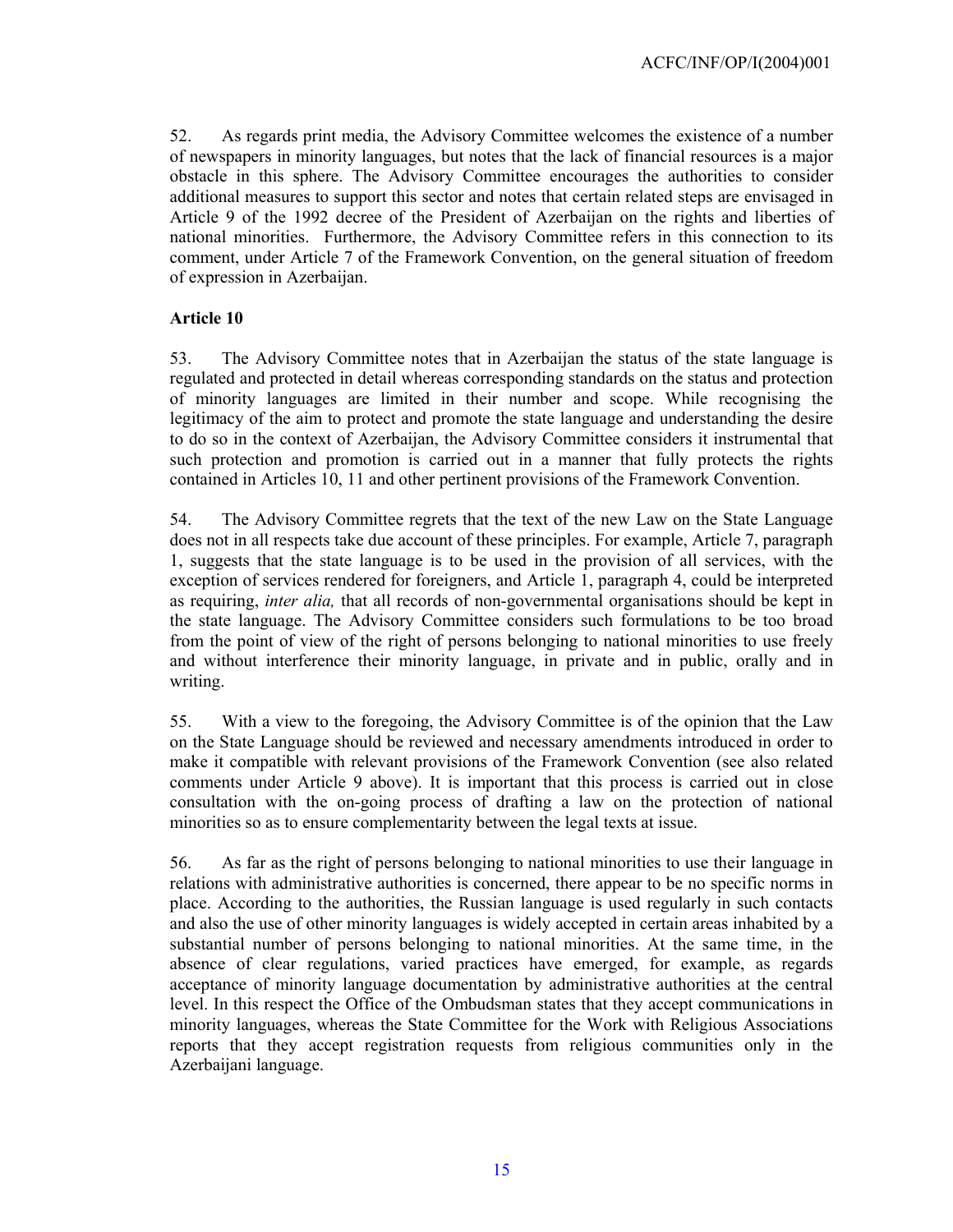57. In the opinion of the Advisory Committee, the authorities should clarify the situation with a view to ensuring the conditions which would make it possible to use minority languages in dealings with the administration in all areas where the criteria established by Article 10 paragraph 2 of the Framework Convention are met. The Advisory Committee considers that this possibility should not be left solely to the discretion of the authorities concerned. The Advisory Committee is therefore of the view that Azerbaijan should, following consultations with the relevant national minorities, introduce norms specifying the conditions ensuring the exercise of this right and encourages the authorities to address this issue in connection with the on-going drafting of a new law on the protection of national minorities.

# **Article 11**

58. The Advisory Committee notes that Article 8 of the Law on the State Language provides that the names of the citizens of Azerbaijan are written in the state language. While recognising that the Azerbaijani authorities may, in accordance with Article 11 of the Framework Convention, use the Latin alphabet when writing the names of persons belonging to national minorities, the Advisory Committee expects that the right to official recognition of names in minority languages be fully respected in this connection.

59. The Advisory Committee further notes that the Law on the State Language, in its Article 7, envisages the use of a minority language (as an addition to the state language) in advertisements and announcements only in "necessary cases". Depending on the way the term "necessary" is interpreted, the said provision could in certain circumstances prevent a person belonging to a national minority from displaying signs and other information of a private nature visible to the public. This would not be compatible with Article 11 of the Framework Convention. In this connection, the Advisory Committee recalls that the expression "of a private nature" in Article 11 of the Framework Convention refers to all that is not official, including for example a sign, poster or an advertisement of a private enterprise.

60. With a view to the preceding paragraphs, the Advisory Committee is of the opinion that Azerbaijan should pay particular attention to the guarantees contained in Article 11 of the Framework Convention in the proposed review of the Law on the State Language and in the drafting of a new law on the protection of national minorities in order to ensure full implementation of the Framework Convention. It also underlines the importance of ensuring the implementation of the relevant standards concerning signs and posters in minority languages in the context of the up-coming electoral campaign.

# **Article 12**

61. The Advisory Committee supports international initiatives aimed at ensuring that history textbooks and other educational materials do not foster negative stereotypes of national minorities and considers that the results of such initiatives should be taken into account by the Azerbaijani authorities in their efforts to reach this goal.

62. The Advisory Committee notes that the limited availability of textbooks and teachers is an obstacle in the context of the teaching of many of the minority languages of Azerbaijan. For example, concerns have been expressed that the shortcomings with respect to up-dated textbooks in Lezgin, Talysh and Tat languages and lack of Kurdish teachers have hampered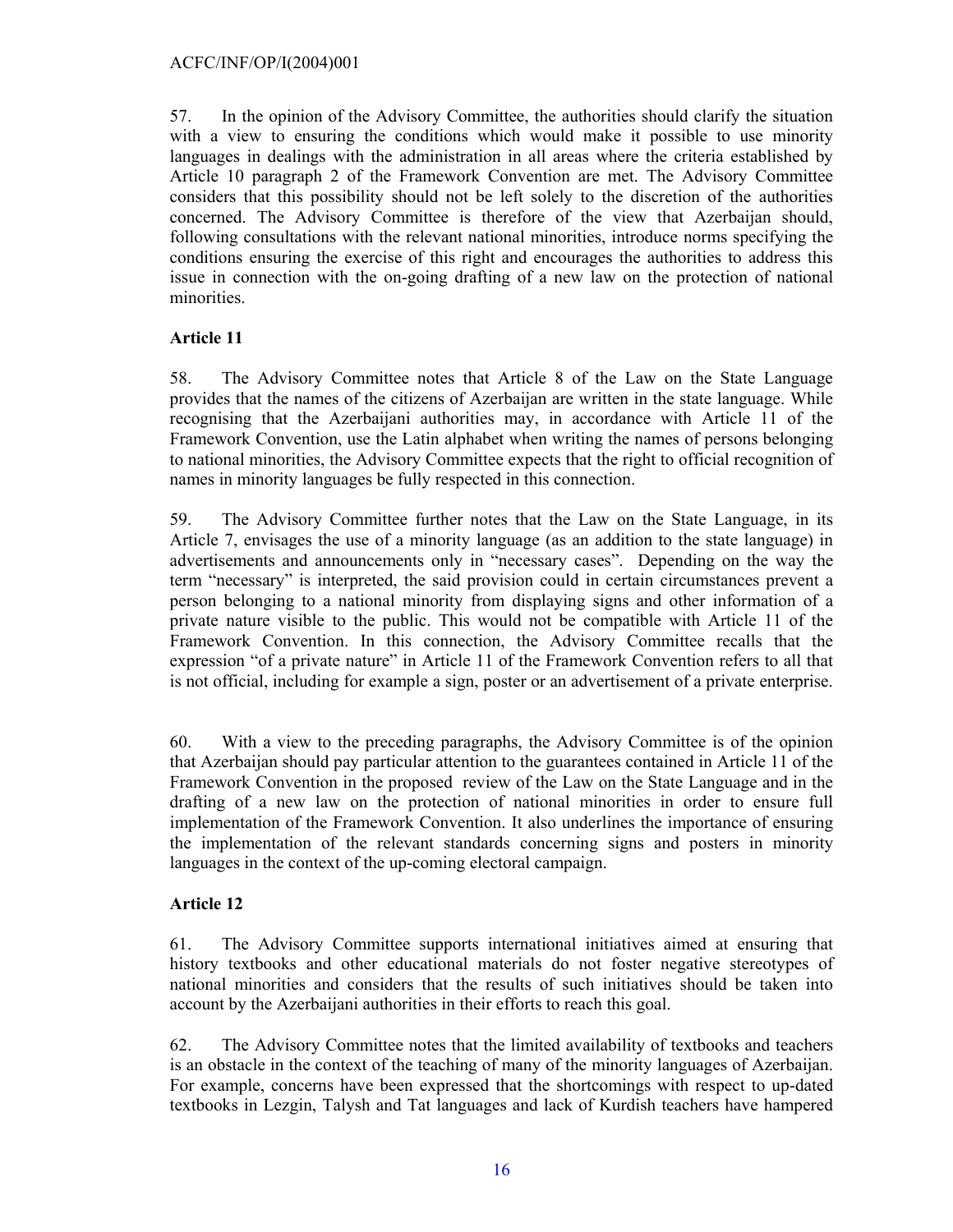the development of education for the minorities concerned. The Advisory Committee welcomes the fact that the authorities, while referring to economic constraints, recognise that shortcomings exist in this sphere. The Advisory Committee suggests that this issue is kept under constant review by the Government with a view to addressing any shortcomings.

63. The Advisory Committee notes that Azerbaijan is currently introducing reforms concerning the role of the Azerbaijani language in education. While considering the aim to promote the Azerbaijani language in education to be fully legitimate, the Advisory Committee underlines that these reforms must be designed, implemented and monitored carefully so that they do not harm equal access of persons belonging to national minorities to education at all levels. In this connection, the Advisory Committee notes the concerns by certain representatives of national minorities that the increased requirements concerning the use of the Azerbaijani language and Latin alphabet notably in the context of higher education have been introduced without adequate preparation, resources and support for persons belonging to national minorities and that a more gradual transition would therefore have been preferable. The Advisory Committee encourages the authorities to keep this issue under constant review in consultation with representatives of national minorities and introduce amendments if necessary (see also related comments under Article 14 below).

# **Article 13**

64. The Advisory Committee welcomes the fact that, after some delays, the issue of registration of a private Jewish school in Baku has reportedly been solved in 2003. The Advisory Committee encourages the authorities to ensure support for the establishment and operation of such institutions based on clear and objective legal criteria.

# **Article 14**

65. The Advisory Committee notes that Article 45 of the Constitution of Azerbaijan provides that everyone shall have the right to receive an education in their native language. The possibility to introduce education in a national minority language is also envisaged in general terms in Article 6 of the 1992 Law on Education.

66. The Advisory Committee regrets, however, that the legal guarantees for persons belonging to national minorities to receive such education have recently been reduced. Whereas the previously applicable 1992 Law on the State Language provided in its Article 3 that national minorities residing compactly on the territory of Azerbaijan had the right to separate schools, classes or groups in their language, Article 5 of the new 2002 Law on the State Language states that functioning of educational institutions in languages other than Azerbaijani is conducted "in accordance with the legislation", without providing any guarantees in this respect.

67. The Advisory Committee urges the authorities to ensure that the necessary guarantees are included in the new law on education. This issue should also be taken into account in the context of the proposed review of the Law on the State Language and in the drafting of a new law on the protection of national minorities. The aim should be to provide a clear legal framework and more detailed guarantees for the implementation of the rights contained in Article 14 of the Framework Convention. In the absence of such additional guarantees, the legal status of minority languages in the educational system remains relatively weak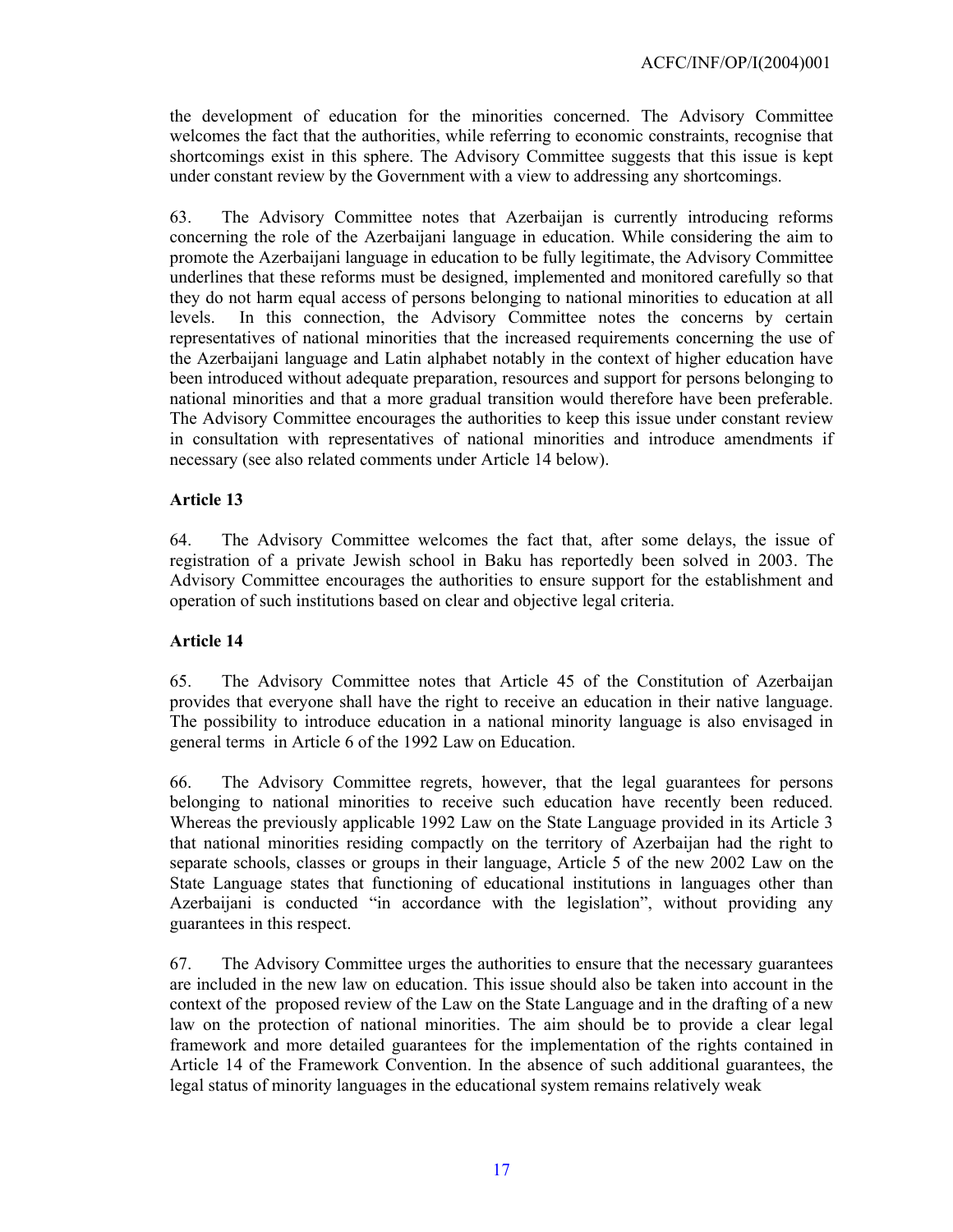68. The Advisory Committee notes that the education system is at present going through a reform that will affect the implementation of Article 14 of the Framework Convention in Azerbaijan. The Advisory Committee notes that the educational system of Azerbaijan has provided an extensive network of schools at various levels of education with Russian as the language of instruction. Russian has often been the language of instruction chosen not only by persons belonging to the Russian minority but also by persons belonging to a number of other national minorities. The Advisory Committee understands that this system requires reform, taking into account *inter alia* the increasing demand for Azerbaijani language teaching.

69. The Advisory Committee notes that many elements of the reform, such as the obligatory teaching of Azerbaijani in the schools with minority language instruction and an increased emphasis on bilingual education, are as such fully acceptable from the point of view of Article 14 of the Framework Convention. The Advisory Committee underlines however that these reforms need to be pursued carefully and gradually in order to avoid unnecessary difficulties for the persons concerned as well as in a manner that guarantees persons belonging to national minorities adequate opportunities for being taught the minority language or for receiving instruction in this language (see also related comments under Article 12 above).

70. The Advisory Committee welcomes the fact that, aside from schools with instruction in Russian and/or Azerbaijani, there also exist schools with instruction, or part thereof, in the Georgian language.

71. As far as other languages of national minorities are concerned, the general principle is that pupils may receive teaching of their language two hours per week in grades 1-4. The Advisory Committee welcomes the existence of teaching of these minority languages, which also reportedly covers such numerically small minorities as Khynalygs, and urges the authorities to ensure that such teaching is regularly organised in various parts of the country taking into account the demand in the areas concerned. It further notes that the particular challenges faced by persons belonging to dispersed national minorities, such as Tatars, need to be taken into account in this context.

72. At the same time, the Advisory Committee considers that the scope and the volume of such teaching, where available, is limited from the point of view of Article 14 of the Framework Convention. While recognising the economic constraints involved, the Advisory Committee is of the opinion that the authorities should consider an increase in the volume of such teaching and its extension beyond the  $4<sup>th</sup>$  grade, taking into account the existing demand.

# **Article 15**

73. The Advisory Committee notes that a Council for National Minorities, chaired by the State Adviser on National Policy, was set up in 1993 as a consultation structure for national minorities and authorities. However, this body has not been convened in recent years, and it does not at present constitute a forum for regular and frequent consultation and dialogue for issues pertaining to national minorities.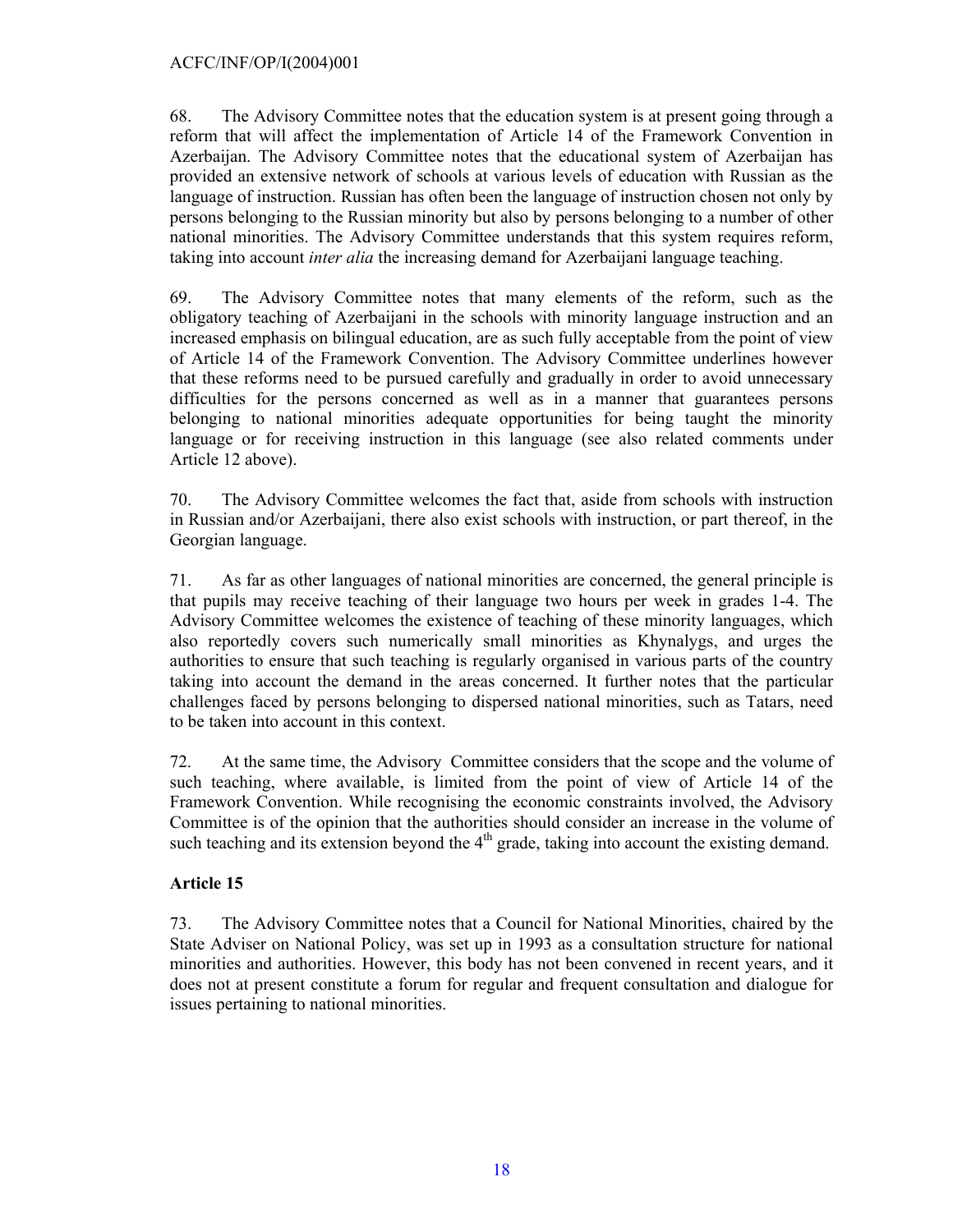74. The Advisory Committee is therefore of the opinion that the working methods of the said body should be revised or a new body established in order to promote such consultation and dialogue. Similar initiatives could be considered also at the local and regional level, where there appears to be a need to increase open, constructive dialogue on the questions concerning the protection of national minorities. The Advisory Committee is of the opinion that these issues merit particular attention in the context of the drafting of a new law on the protection of national minorities.

75. The Advisory Committee also underlines the importance of involvement of representatives of minorities in the decision-making on religious issues and urges the State Committee for the Work with Religious Associations to pay particular attention to this issue in its activities.

76. The Advisory Committee recalls that decentralised or local forms of government are often an important factor in creating necessary conditions for effective participation of persons belonging to national minorities in decision-making. This issue is of great significance also in Azerbaijan, where a number of national minorities live compactly in specific parts of the country. Many of them are concentrated in certain areas in northern Azerbaijan, such as Lezgins in Gusar and Khacmaz and Avars in Zakataly and Balakan regions, and there are also national minorities residing compactly in other parts of the country, including Talysh in Lenkaran and elsewhere in southern Azerbaijan.

77. Despite certain legislative efforts, Azerbaijan has been criticised by the relevant Council of Europe bodies for making only limited progress in the development of local selfgovernment and for not designing a genuine decentralisation strategy. The Advisory Committee notes in particular that there is a tendency in the relevant legislation and in the statements of certain officials to consider municipalities as part of the non-governmental sector rather than as part of the public administration system. The Advisory Committee is convinced that progress in this field would further the implementation of Article 15 of the Framework Convention and urges the authorities to step up their corresponding efforts, taking into account the pertinent recommendations of the Congress of Local and Regional Authorities of Europe and other competent organs.

78. The Advisory Committee welcomes the fact that Azerbaijan has replaced the Sovietera system of residency permits (*propiska*) by a system of residency registration, bearing in mind that persons belonging to national minorities were often particularly vulnerable to the problems inherent in the old system. The Advisory Committee encourages the authorities to continue to review the relevant practice with a view to ensuring that no such vestiges of the old system are present in the relevant practice that would put obstacles to the exercise of the rights of persons belonging to national minorities in various fields such as employment, education and health.

79. The Advisory Committee acknowledges that a certain level of Azerbaijani language proficiency may be legitimately required in certain areas of employment but notes that this can cause difficulties for persons belonging to national minorities in their attempts to gain access to employment. The Advisory Committee is nevertheless concerned that the current language legislation of Azerbaijan contains provisions that could be interpreted in a manner that would make such proficiency requirements overly extensive and cause undue problems related to the implementation of Article 15. For example, the Advisory Committee refers to the provision in the State Language Law that suggest that Azerbaijani is to be used generally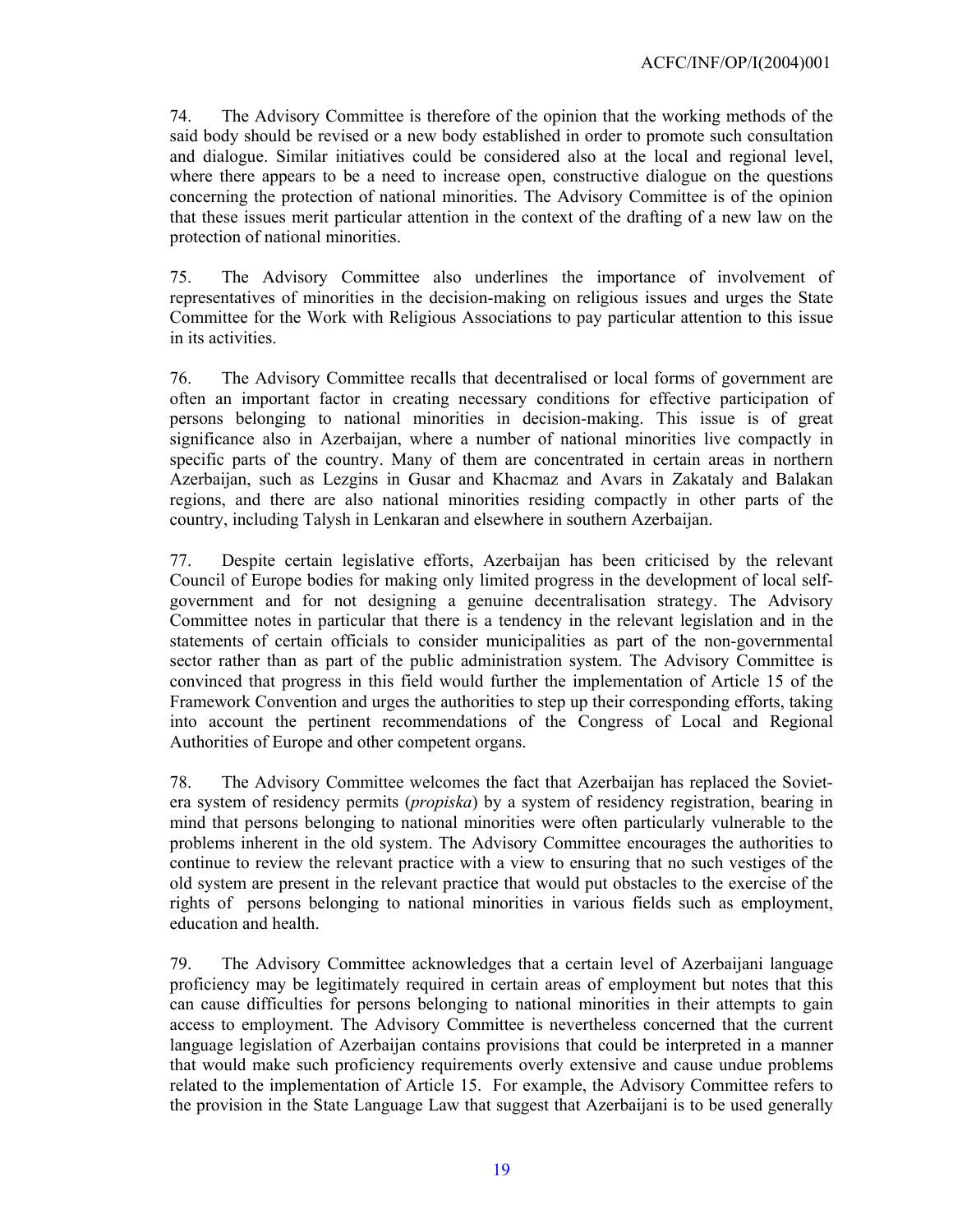in the provision of services (see comments under Article 10 above). It is important that the application of this and other similar requirements be carefully limited to situations where there is a necessity to protect a specific public interest.

# **Article 16**

80. The Advisory Committee notes that the Nagorno-Karabakh conflict has substantially altered the proportion of the population in a number of areas inhabited by persons belonging to national minorities. The Advisory Committee hopes that a peaceful solution to the conflict will be found and a process of sustainable voluntary return can be started (see also General Remarks above).

# **Article 17**

81. The Advisory Committee notes that the right of persons belonging to minorities to maintain free and peaceful contacts across frontiers is of particular relevance to a number of national minorities in Azerbaijan. In this respect, the Advisory Committee encourages the authorities concerned to pursue further their efforts to improve the possibilities of Lezgins to maintain such contacts. One particular situation that deserves attention concerns Lezgins residing inside the region of Khacmaz in two villages which are part of the territory of the Russian Federation.

82. The Advisory Committee also encourages the authorities to pay careful attention to the situation of persons belonging to a host of other groups residing in border regions with their particular challenges, such as Talysh.

83. The Advisory Committee notes that particular restrictions exist on the crossings of border with Armenia and hopes that solutions can found to ease the resulting limitations on the rights of persons belonging to national minorities to establish and maintain contacts and dialogue across frontiers.

# **Article 18**

84. The Advisory Committee welcomes the fact that Azerbaijan is party to bilateral agreements touching upon the protection of persons belonging to national minorities and plans to conclude additional bilateral agreements with countries of the region.

85. It further notes the creation of the State Committee for Azerbaijanis Abroad. The Advisory Committee hopes that the State Committee will carry out its activities in bilateral consultation with the countries concerned and pursue them in a manner that is in conformity with the principles of good neighbourliness, friendly relations and co-operation between States.

# **Article 19**

86. Based on the information currently at its disposal, the Advisory Committee considers that the implementation of this article does not give rise to any specific observations.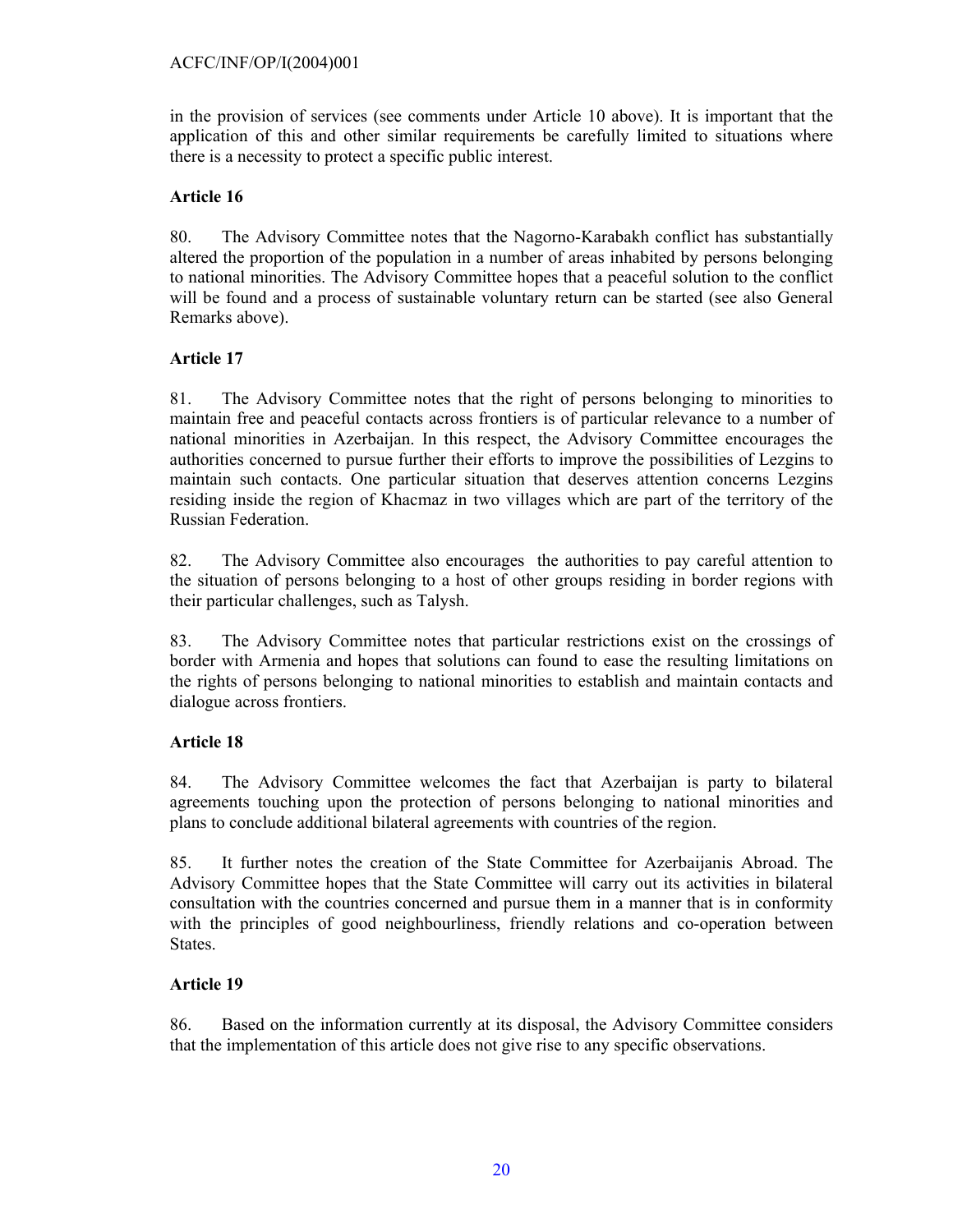### **Articles 20 and 21**

l

87. The Advisory Committee refers to its General Remark (see paragraph 10 above) concerning the Nagorno-Karabakh conflict.

88. The Advisory Committee notes that the instrument of accession of Azerbaijan to the Framework Convention contained a declaration stressing the territorial integrity and sovereignty of Azerbaijan.<sup>6</sup> The Advisory Committee fully recognises the importance of the territorial integrity of States and is aware of the challenges that Azerbaijan has faced in this sphere. In spite of these difficulties, it is important to ensure that critical statements in support of improved protection of national minorities are not as such considered to imply support for separatism or a threat to territorial integrity.

<sup>&</sup>lt;sup>6</sup> Declaration contained in the instrument of accession deposited on 26 June 2000 reads as follows: "The Republic of Azerbaijan, confirming its adherence to the universal values and respecting human rights and fundamental freedoms, declares that the ratification of the Framework Convention for the Protection of National Minorities and implementation of its provisions do not imply any right to engage in any activity violating the territorial integrity and sovereignty, or internal and international security of the Republic of Azerbaijan."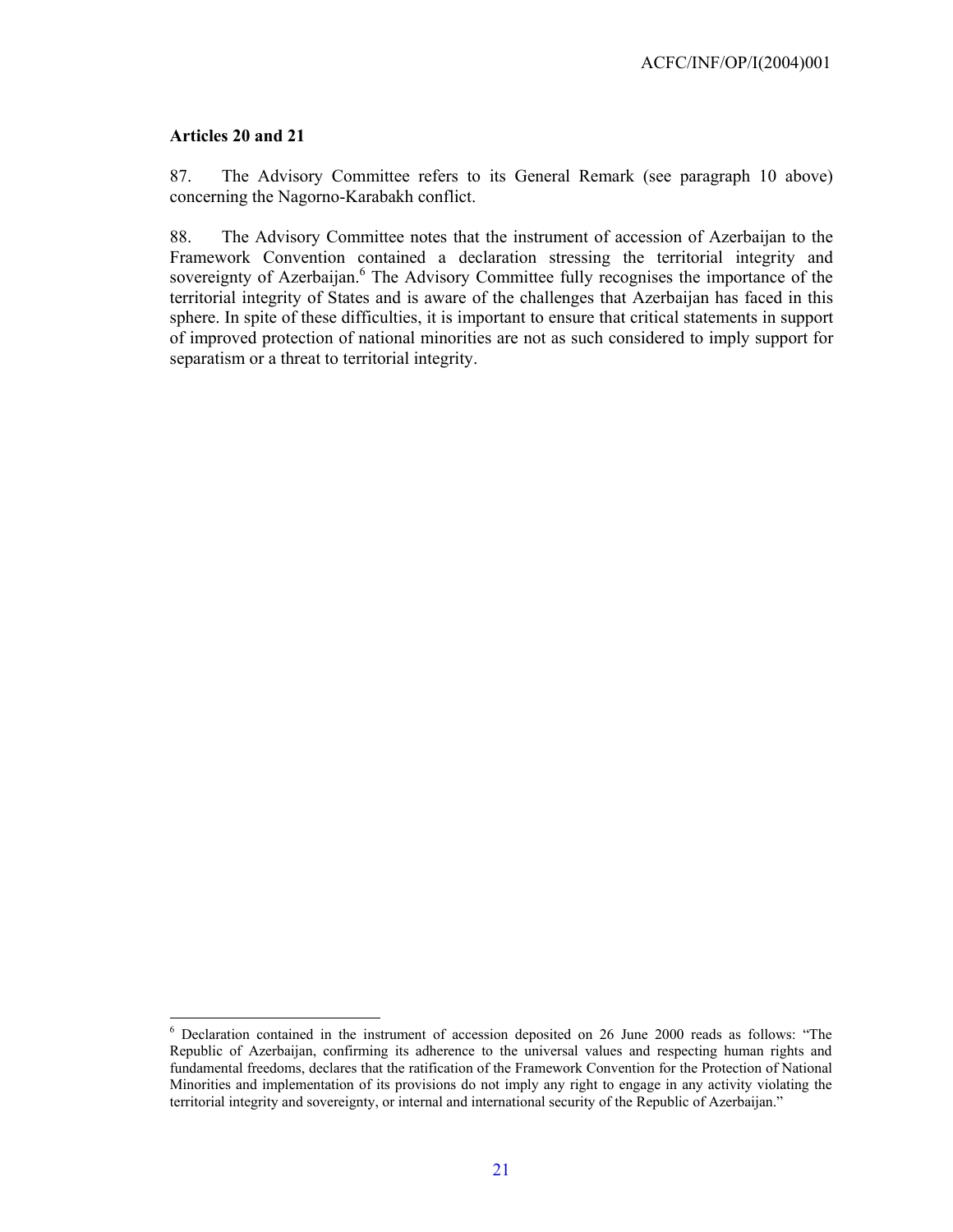### **IV. MAIN FINDINGS AND COMMENTS OF THE ADVISORY COMMITTEE**

89. The Advisory Committee believes that the main findings and comments set out below, could be helpful in a continuing dialogue between the Government and national minorities, to which the Advisory Committee stands ready to contribute.

### **In respect of General Comments**

90. The Advisory Committee *finds* that the Nagorno-Karabakh conflict has resulted in hundreds of thousands of refugees and internally displaced persons and considerably hampered efforts to implement the Framework Convention in Azerbaijan. The Advisory Committee *considers* that a lasting and peaceful solution to the existing conflict should be found and that efforts to that effect should be accelerated.

91. The Advisory Committee *finds* that Azerbaijan is currently in the process of drafting new legislation that is likely to be of central importance to the implementation of the Framework Convention and *considers* that the drafting of a new law on the protection of national minorities should be considered a priority.

### **In respect of Article 3**

92. The Advisory Committee *finds* that the authorities appear to pursue an inclusive approach to the question of the personal scope of application of the Framework Convention and *considers* that this positive stance should be reflected in all pertinent practice as well as in the drafting of new relevant legislation.

93. The Advisory Committee *finds* that Azerbaijan collects ethnicity data in certain contexts and that the latest census apparently included a compulsory question on individuals' ethnic origin. It *considers* that replying to such a question should be optional.

94. The Advisory Committee *finds* that the Soviet-era internal passports with an obligatory ethnicity entry, which are not compatible with Article 3 of the Framework Convention, are still widely in use in Azerbaijan. It *considers* that the on-going process of replacing such passports by new identity cards should be carried out decisively and in an accessible manner.

#### **In respect of Article 4**

95. The Advisory Committee *finds* that there are no detailed and comprehensive civil and/or administrative law provisions pertaining to discrimination in certain pertinent fields and *considers* that Azerbaijan should develop such legislation in order to protect, in a comprehensive manner, individuals from discrimination by both public authorities and private entities.

96. The Advisory Committee *finds* that there are credible reports about incidents of interethnic hostility and discrimination. The Advisory Committee *considers* it imperative that the monitoring of developments in this field is intensified and the awareness of the relevant authorities and public at large of the issues at hand is improved.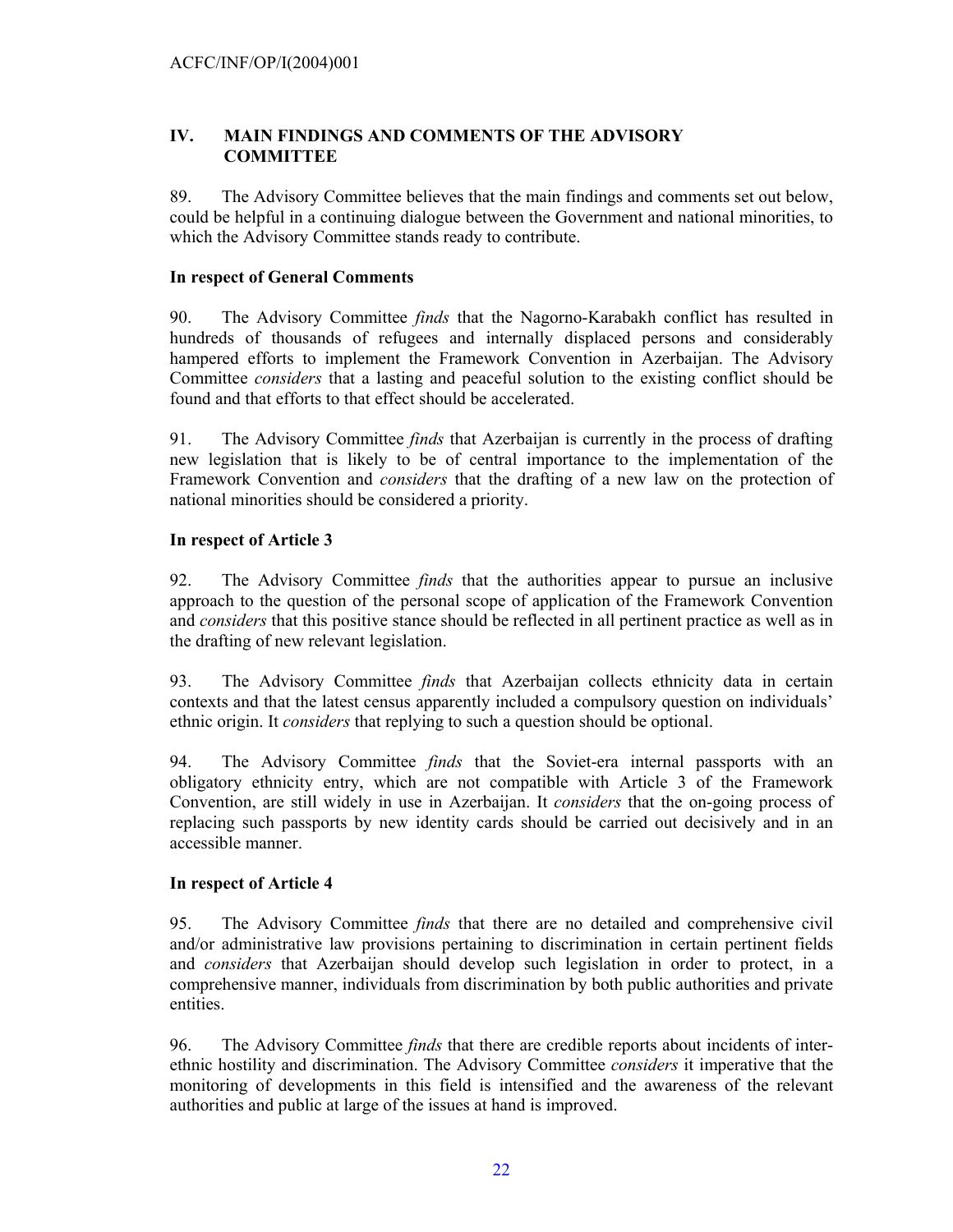97. The Advisory Committee *finds* that socio-economic difficulties affect in particular refugees and internally displaced persons as well as Meskhetians but, in the absence of clear data, it is difficult to estimate whether persons belonging to national minorities are in general disproportionately affected by such difficulties. The Advisory Committee *considers* that there is a need to collect additional data to improve the ability of the state to target, implement and monitor measures to ensure the full and effective equality of persons belonging to national minorities.

# **In respect of Article 5**

98. The Advisory Committee *finds* that cultural associations of national minorities report that there is a lack of direct public support for their cultural activities and *considers* that the authorities should consider this issue, with a view to creating a support scheme that would also ensure that the representatives of national minorities are involved in the decision-making process. It further *considers* it important that initiatives to protect small national minority languages are supported.

99. The Advisory Committee *finds* that the feasibility of various non-governmental projects and programmes to promote cultures of national minorities may be affected by the recent amendments to the Law on Grants and *considers* that the authorities should examine the impact of these amendments.

100. The Advisory Committee *finds* that the Nagorno-Karabakh conflict has caused damage to religious sites and other cultural heritage and *considers* that all concerned should pay particular attention to preventing any further damage.

#### **In respect of Article 6**

The Advisory Committee *finds* that, while a spirit of tolerance and inter-ethnic dialogue generally prevails in Azerbaijan, there have been certain statements and actions that do not reflect the principles contained in Article 6 of the Framework Convention. It *considers* that that the authorities' attitudes, statements and measures, including those of law-enforcement, can be instrumental in preventing and countering such incidents and that the role of media in fostering inter-ethnic tolerance is of particular importance.

102. The Advisory Committee *finds* that Chechen children have reportedly had serious problems in terms of their access to education and *considers* that this issue merits increased attention by the authorities.

#### **In respect of Article 7**

103. The Advisory Committee *finds* that there are disconcerting reports indicating that media reporting critical of the authorities has relatively frequently led to defamation or libel suits brought by officials and that such tendencies also affect persons belonging to national minorities. It *considers* that the Government should step up its efforts to ensure that the legal provisions concerning defamation and libel or other methods are not employed by the authorities to place excessive limits on the exercise of freedom of expression.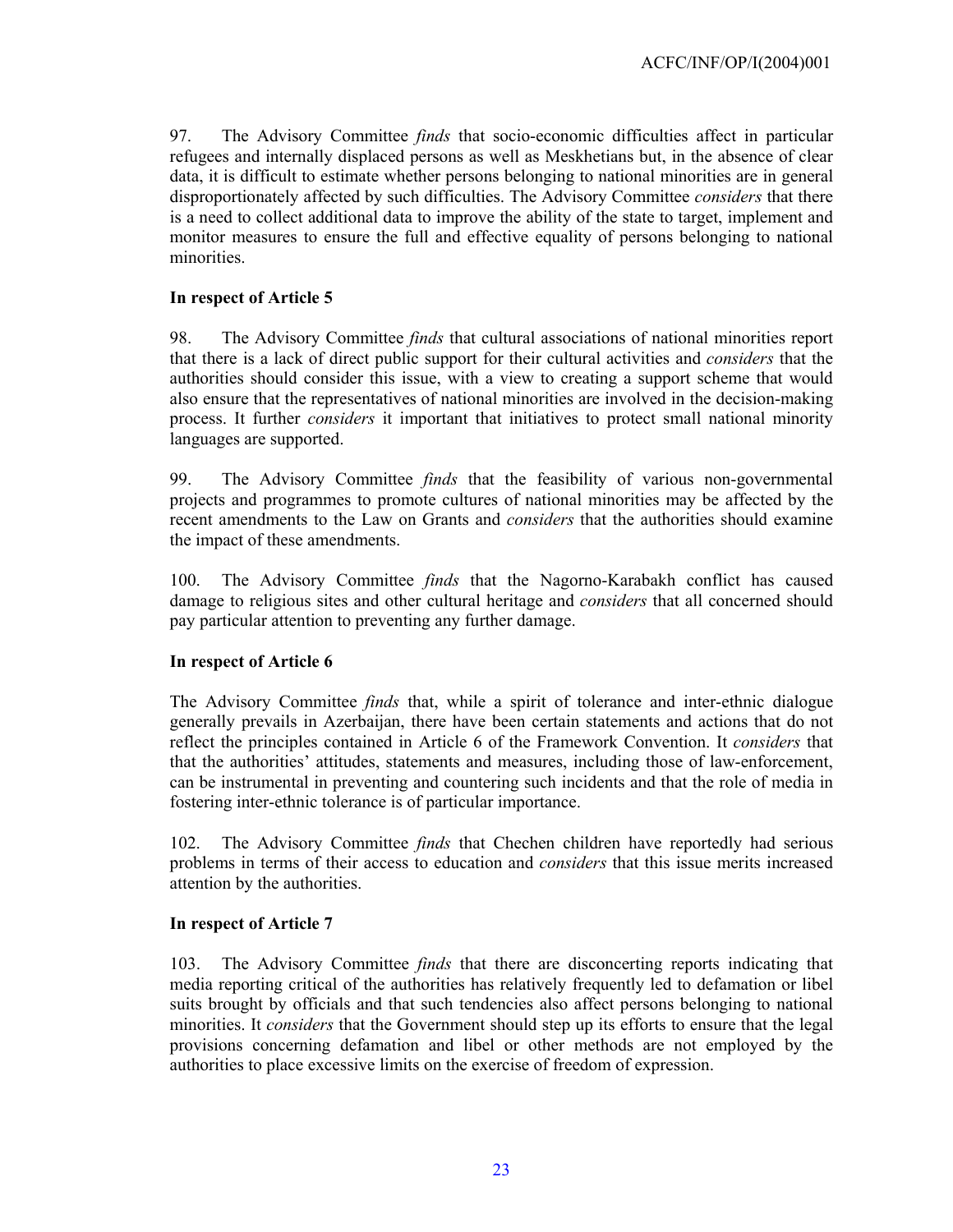104. The Advisory Committee *finds* that there remain shortcomings in the process of registration of non-governmental organisations in Azerbaijan, which have caused registration difficulties also for organisations dealing with the protection of national minorities. It *considers* that a draft law on state registration of legal entities should be given increased priority with a view to ensuring a registration process that it speedy, accessible and without undue obstacles.

105. The Advisory Committee *finds* that the authorities in some regions have reportedly approached the implementation of freedom of peaceful assembly reservedly when it has concerned discussions on, and distribution of, texts containing standards on the protection of national minorities. It *considers* that the authorities should be provided with information and training to ensure that such incidents do not occur in the future.

# **In respect of Article 8**

106. The Advisory Committee *finds* that Azerbaijan has introduced a process of reregistration of religious communities and that non-registered religious communities have in some cases been prevented from having their legitimate meetings. The Advisory Committee *considers* that the authorities should ensure that the registration process is pursued on the basis of objective criteria and that there are no undue interferences with the activities of religious communities.

107. The Advisory Committee *finds* that certain requirements of the Law on Freedom of Religious Beliefs related to informational materials of religious content are so broadly formulated that they could be open to abuse. It *considers* that this issue should be addressed in the context of the on-going drafting of a new law in this field.

# **In respect of Article 9**

108. The Advisory Committee *finds* that the overall exclusion of national minority languages from the TV and radio broadcasting, stipulated in Article 6 of the new Law on the State Language, is not compatible with Article 9 of the Framework Convention and *considers* that the said article should be amended.

#### **In respect of Article 10**

109. The Advisory Committee *finds* that the text of the new Law on the State Language does not in all respects take due account of the principles contained in the Framework Convention, including the right of persons belonging to national minorities to use freely and without interference their minority language, in private and in public, orally and in writing. It *considers* that the Law on the State Language should be reviewed and necessary amendments introduced.

110. The Advisory Committee *finds* that there appear to be no specific norms in place on the right of persons belonging to national minorities to use their language in relations with administrative authorities and *considers* that the authorities should introduce norms specifying the conditions ensuring the exercise of this right.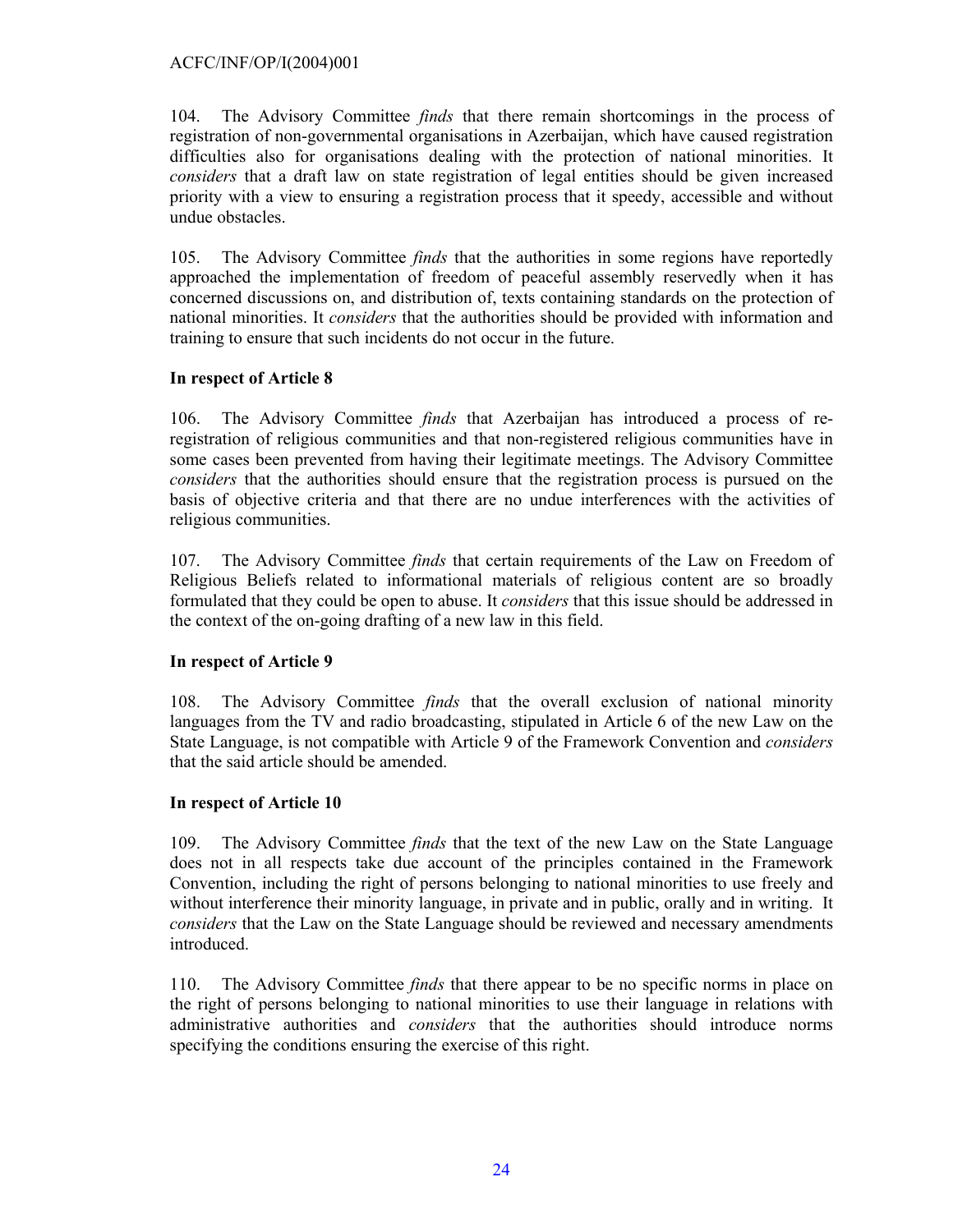### **In respect of Article 11**

111. The Advisory Committee *finds* that the new Law on the State Language provides that the names of the citizens of Azerbaijan are written in the state language and that the said law contains provisions on advertisements and announcements that could give rise to interpretations not compatible with Article 11 of the Framework Convention. The Advisory Committee *considers* that Azerbaijan should pay particular attention to the guarantees contained in Article 11 of the Framework Convention in the proposed review of the Law on the State Language and in the drafting of a new law on the protection of national minorities.

### **In respect of Article 12**

112. The Advisory Committee *finds* that international initiatives aimed at ensuring that history textbooks and other educational materials do not foster negative stereotypes of national minorities are important and *considers* that the results of such initiatives should be taken into account by the Azerbaijani authorities in their efforts to reach this goal.

113. The Advisory Committee *finds* that the limited availability of textbooks and teachers is an obstacle in the context of the teaching of many of the minority languages of Azerbaijan and *considers* that this issue should be kept under constant review by the Government with a view to addressing any shortcomings.

114. The Advisory Committee *finds* that Azerbaijan is currently introducing reforms concerning the role of the Azerbaijani language in education and that there are reports suggesting that certain aspects of the said reform have been introduced without adequate preparation, resources and support for persons belonging to national minorities. The Advisory Committee *considers* that the authorities should keep this issue under constant review in consultation with representatives of national minorities and introduce amendments if necessary.

#### **In respect of Article 14**

115. The Advisory Committee *finds* that the legal guarantees for persons belonging to national minorities to receive minority language education have recently been reduced and *considers* that the authorities should look into this issue in the on-going process of drafting new legislation in this sphere.

116. The Advisory Committee *finds* that the education system is at present going through a reform that will affect the implementation of Article 14 in Azerbaijan and *considers* that these reforms need to be pursued carefully and in a manner that guarantees persons belonging to national minorities adequate opportunities for being taught the minority language or for receiving instruction in this language.

117. The Advisory Committee *finds* that the scope and the volume of teaching in minority languages other than Russian and Georgian is limited from the point of view of Article 14 of the Framework Convention. It *considers* that the authorities should give thought to an increase in the volume and scope of such teaching.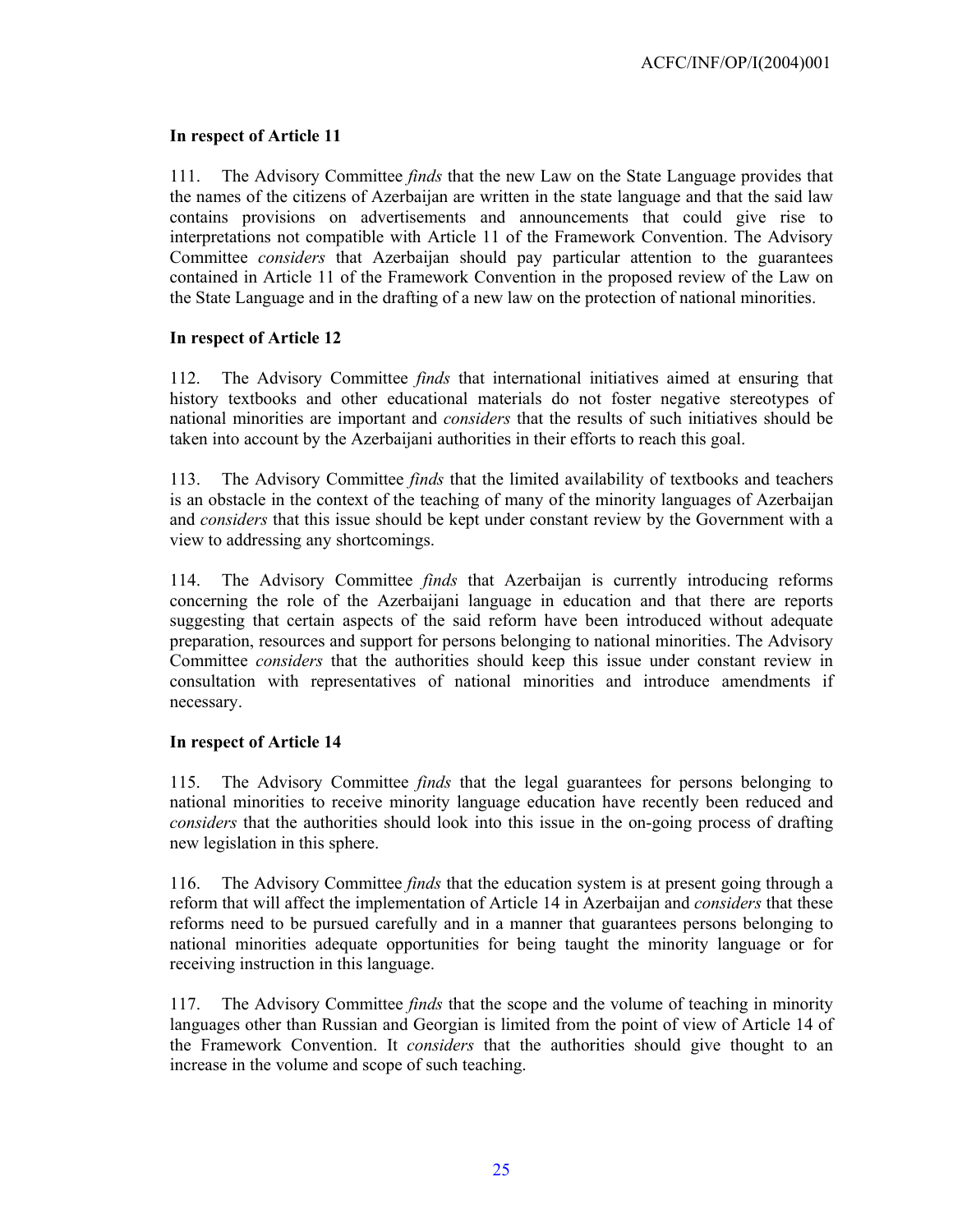### **In respect of Article 15**

118. The Advisory Committee *finds* that the Council for National Minorities does not at present constitute a forum for regular and frequent consultation on issues pertaining to national minorities. It *considers* that the working methods of the said body should be revised or a new body established in order to promote such consultation and that such consultation is also important at the local and regional level as well as in the decision-making on religious issues.

119. The Advisory Committee *finds* that Azerbaijan has been criticised for making only limited progress in the development of local self-government and *considers* that the authorities should step up their corresponding efforts.

120. The Advisory Committee *finds* that Azerbaijan has replaced the Soviet-era system of residency permits by a system of residency registration and *considers* that the authorities should continue to review the relevant practice with a view to ensuring that there are no obstacles to the exercise of the rights of persons belonging to national minorities.

121. The Advisory Committee *finds* that the current language legislation of Azerbaijan contains provisions that could be interpreted in a manner that would make language proficiency requirements in employment overly extensive and *considers* that the application of such requirements should be limited carefully to the situations where they are necessary to protect a specific public interest.

#### **In respect of Article 16**

122. The Advisory Committee *finds* that the Nagorno-Karabakh conflict has substantially altered the proportion of the population in a number of areas inhabited by persons belonging to national minorities and *considers* that a peaceful solution to the conflict should be found, opening a way for a process of sustainable voluntary return.

#### **In respect of Article 17**

123. The Advisory Committee *finds* that the right of persons belonging to national minorities to maintain free and peaceful contacts across frontiers is of particular relevance to a number of national minorities in Azerbaijan and *considers* that the authorities should pursue further their efforts to improve possibilities for such contacts.

#### **In respect of Articles 20 and 21**

124. The Advisory Committee *finds* that the instrument of accession of Azerbaijan to the Framework Convention contained a declaration stressing the territorial integrity and sovereignty of Azerbaijan. The Advisory Committee *considers* it important to ensure that critical statements in support of improved protection of national minorities are not as such deemed to imply support for separatism or a threat to territorial integrity.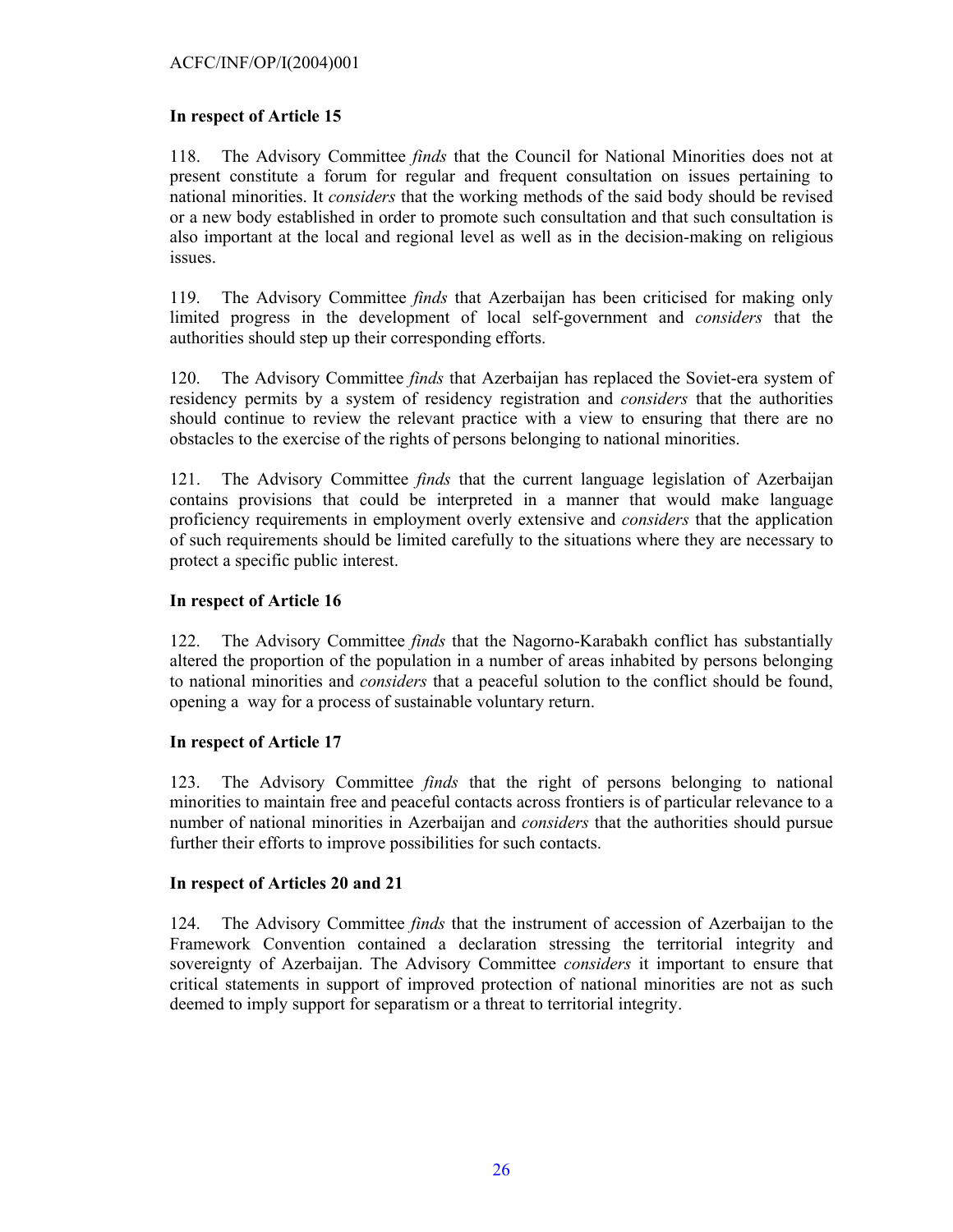# **V. CONCLUDING REMARKS**

125. The Advisory Committee considers that the concluding remarks below reflect the main thrust of the present opinion and that they could therefore serve as the basis for the corresponding conclusions and recommendations to be adopted by the Committee of Ministers.

126. As concerns the implementation of the Framework Convention, the Advisory Committee considers that Azerbaijan has made particularly commendable efforts in opening up the personal scope of application of the Convention to a wide range of minorities. The Advisory Committee welcomes the fact that the importance of the protection and promotion of cultures of national minorities is recognised and that the long history of cultural diversity of the country is largely valued in Azerbaijan.

127. The Advisory Committee finds, however, that the Nagorno-Karabakh conflict and its consequences have considerably hampered efforts to implement the Framework Convention. Despite the general spirit of tolerance in Azerbaijan, the continued occupation of large parts of Azerbaijani territory and the displacement of a high number of people have caused tensions which have resulted in disconcerting manifestations of intolerance. The Advisory Committee joins all those who have expressed the hope that a lasting and peaceful solution to the existing conflict will be found and that efforts to that effect will be accelerated. The Advisory Committee expects that the eventual solution will protect the rights of all persons concerned, in conformity with the territorial integrity of the country and other principles of international law.

128. The Advisory Committee notes that it is important also from the point of view of persons belonging to national minorities that certain general human rights issues – including concerns as regards freedom of expression and the process of registration of nongovernmental organisations which have an impact also on the protection of national minorities – are addressed by the authorities as a matter of priority.

129. Despite certain positive legislative initiatives, there are a number of shortcomings in the legislation pertaining to the implementation of the Framework Convention. While pursuing the legitimate goal of promoting the state language, Azerbaijan adopted in 2002 a Law on the State Language, which contains certain regrettable reductions in the legal guarantees for the protection of national minorities. These put at risk, for example, certain commendable practices in the field of electronic media. The Advisory Committee is of the opinion that the said law should be amended with a view to making it compatible with the Framework Convention.

130. In addition, there is a need to couple the Law on the State Language with improved legal guarantees for the protection of national minorities in such fields as minority language education and use of minority languages in relations with administrative authorities with a view to consolidating and expanding the positive practices that exist. The Advisory Committee hopes that a new law on the protection of national minorities will be adopted in the very near future and that it will provide the necessary guarantees for the implementation of the relevant minority language standards.